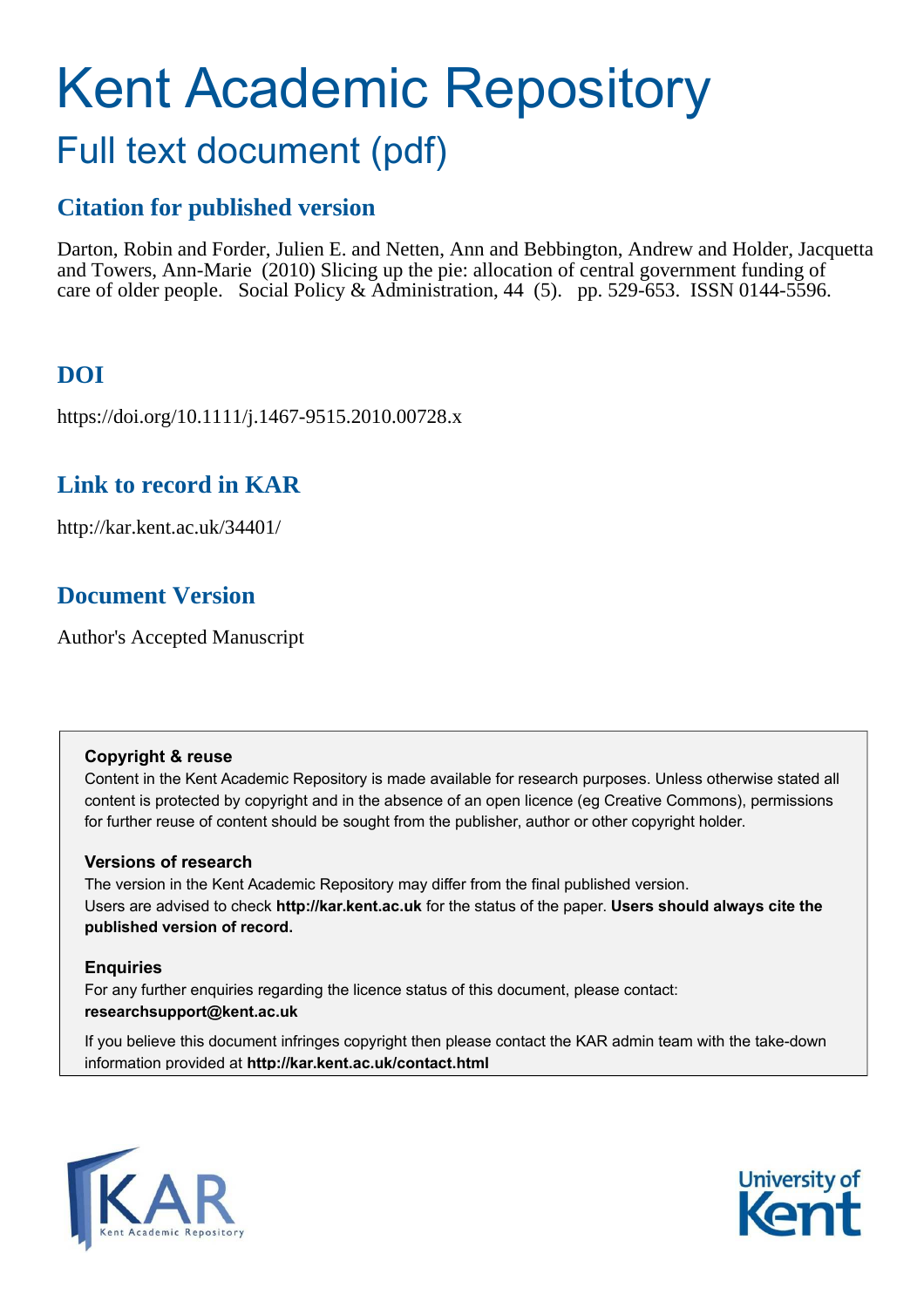## **Slicing Up the Pie: Allocation of Central Government Funding of Care of Older People**

Robin Darton, Julien Forder, Ann Netten, Andrew Bebbington, Jacquetta Holder and Ann-Marie Towers

Discussion Paper 2374/4 August 2009 (Corrected July 2010)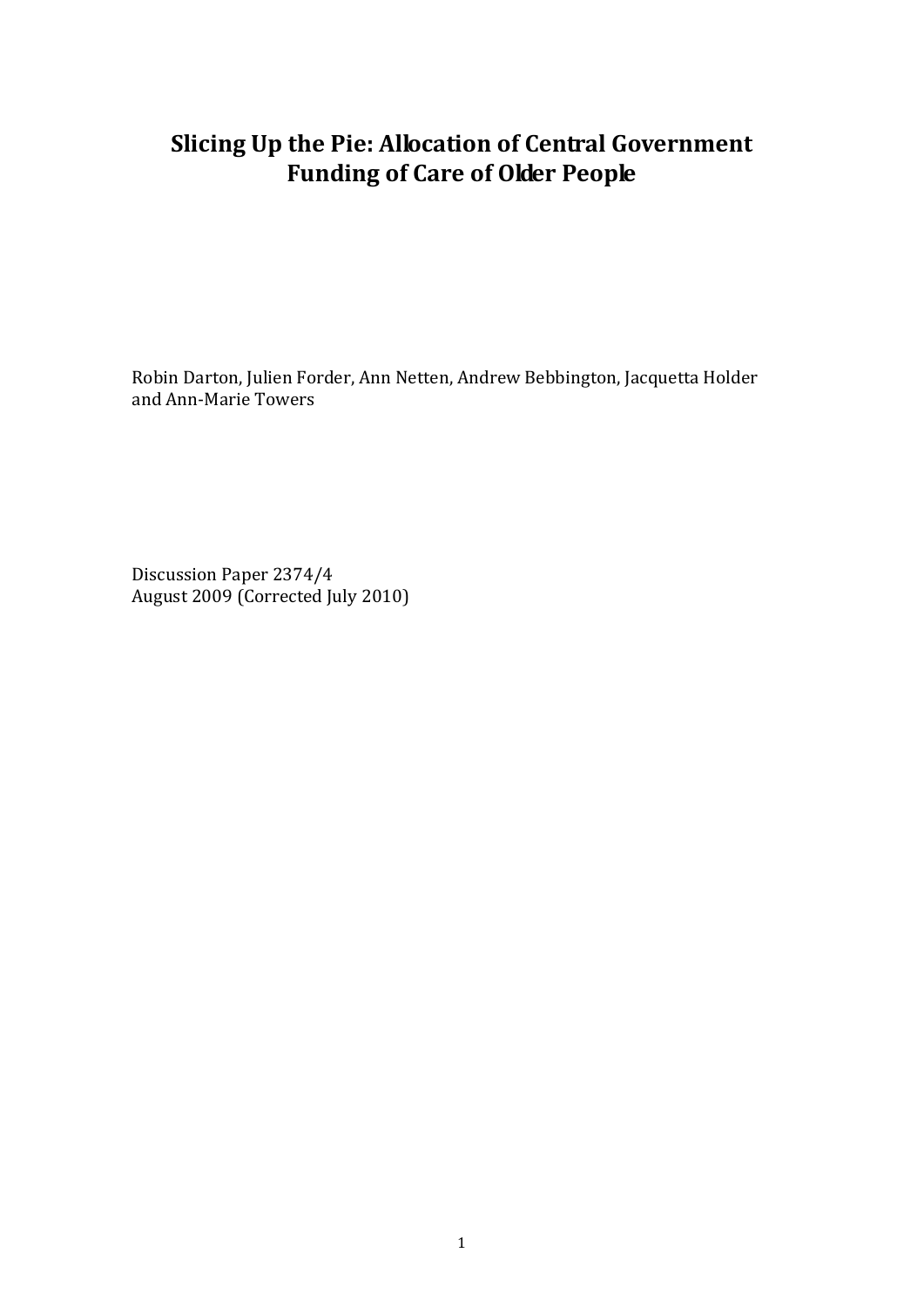## **Slicing Up the Pie: Allocation of Central Government Funding of Care of Older People**

## **Abstract**

The allocation of central government funds is a critical element in the equitable provision of local authority commissioned and provided services. A variety of approaches to allocating funding for social services for older people have been used over the years, most recently based on 'needs-based' formulae. In 2004, the Department of Health for England commissioned research to help inform the improvement and updating of the formula. The results of individual-level analyses were compared with the results obtained from analyses of small area (ward-level) data on service users. Both analyses were affected by problems of data availability, particularly the individual-level analysis, and the Department of Health and the (then) Office of the Deputy Prime Minister decided that the formula calculations should be based on the results of the small area analysis. However, despite the differences in approach, both methods produced very similar results. The correlation between the predicted relative needs weights for local authorities from the two models was 0.982. The paper discusses the strengths and weaknesses of each approach and developments that could allow a normative approach that would incorporate future policy objectives into formulae that, to date, have inevitably been based on historical data and service patterns.

Keywords: Local government finance, older people, social care, Relative Needs Formulae

Word Count: 9,327 (including appendix (349), acknowledgements (159) and references (1,425); excluding abstract, tables and figures)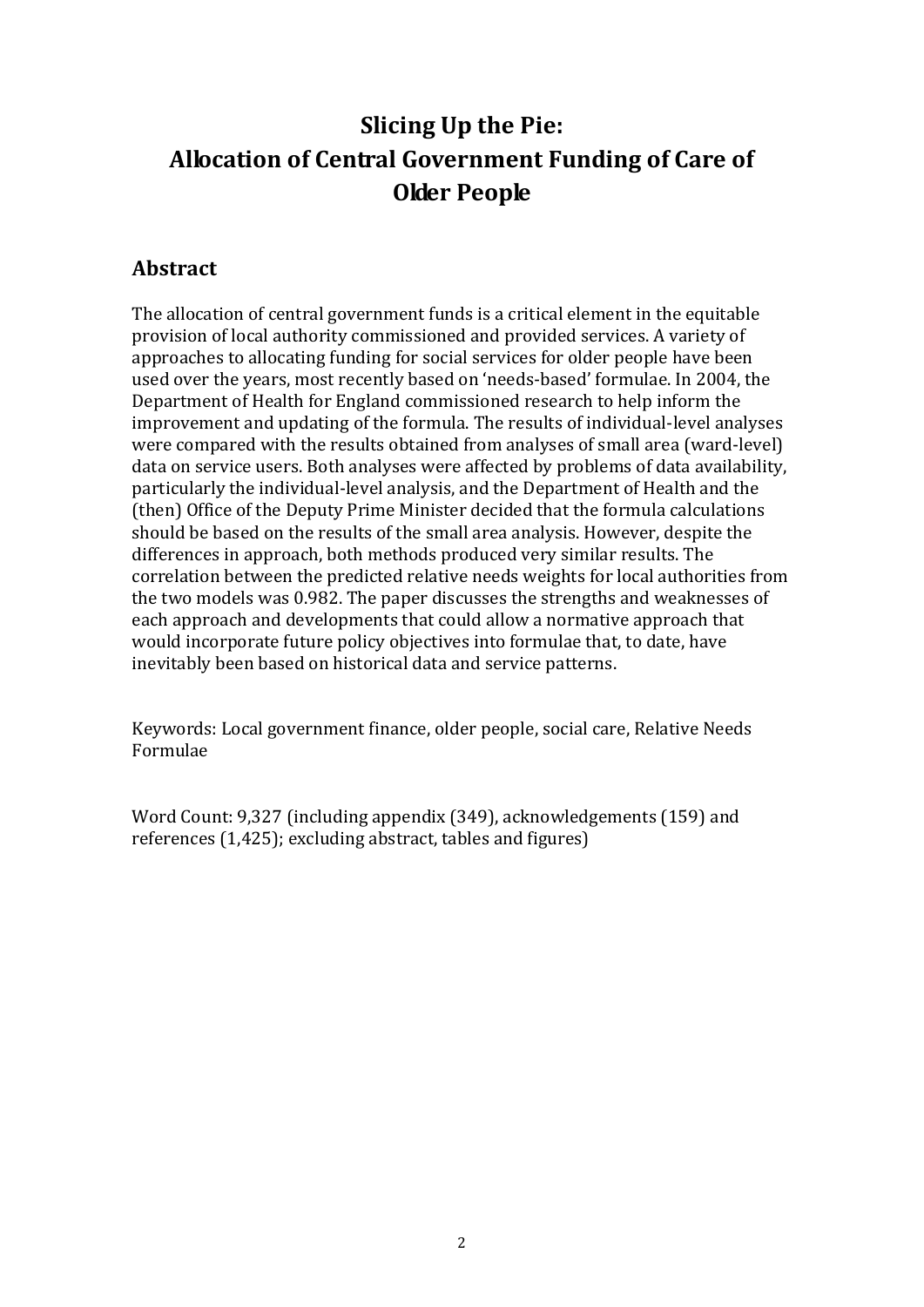## **Introduction**

How resources are allocated to local authorities is of profound importance in providing at least the potential for an equitable system of delivery of social care. Much is made of the 'postcode lottery', by which what people get depends on where they live (Commission for Social Care Inspection 2008: 33). While much of this variation will reflect local policies, the availability of resources to meet local population needs is clearly fundamental.

Prior to Scottish and Welsh devolution, mainland Britain had two principal levels of government, central and local, and this remains the case for England. Most comparable nations have had at least three levels of government, including regional tiers. Local government in Britain has had a relatively wide range of responsibilities and has been responsible for functions that have been undertaken by higher levels of government elsewhere, but its financial powers have been weak (Newton 1980). Apart from the community charge, or poll tax, which was introduced in 1989 in Scotland and in 1990 in England and Wales, and abandoned in 1993, local taxes have been based on property values, and are politically unpopular and difficult to revise (Newton 1980).

Without central government grants, local authorities would have to rely on their own resources. In such a 'grantless society' (Newton 1980: 113), the local tax base and need for public services would have a critical effect. These factors are likely to be negatively related. Thus, increasing taxes or reducing services valued by the wealthier residents is likely to encourage such residents to leave the area, and be replaced by poorer people who cannot afford higher taxes, but do need public services. In contrast, an area with a good tax base could afford to reduce its tax rate or improve the services valued by the wealthier residents, thus attracting more such residents. In the grantless society, typified approximately by the United States, local authorities would be forced to adopt policies to attract the rich and discourage the poor, creating intense economic competition between authorities (Newton 1980).

Central government grants enable local authorities to provide the services that they are required to deliver. Although a number of responsibilities have been removed from local government in recent years (Orton and Davies 2009), grant income currently forms about 60 per cent of local authority income in England (Department for Communities and Local Government 2009). How this funding is allocated has the potential to support the redistributive system of the welfare state and achieve a degree of 'territorial justice' (Newton 1980: 105), whereby central government resources are distributed 'to each area according to the needs of the population of that area' (Davies 1968: 16).

There is little argument that the system should be equitable, but what this actually means and how best to put this into practice has been the subject of debate since the 1800s. In order to achieve geographical or spatial equity, there needs to be a balance of taxes and spending to ensure approximate geographical neutrality of fiscal treatment (Buchanan 1950). Boyne *et al.* (2001) identify three criteria of spatial equity: need, rights and effort. Since these cannot all be satisfied at the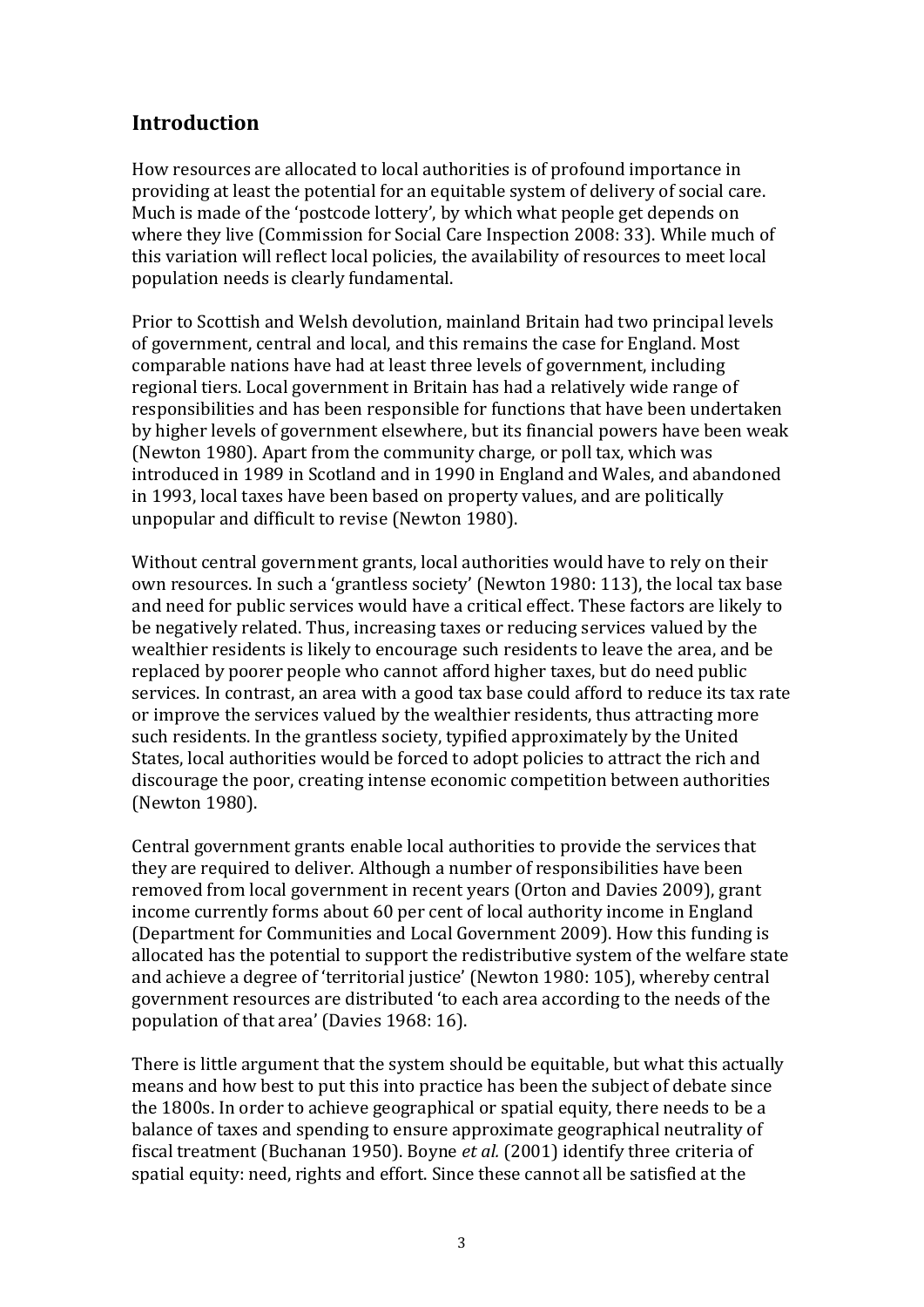same time, policy makers have to decide between patterns of spatial equity (Boyne *et al.* 2001). Social policy remains focused on social welfare, and ignores the role of fiscal and occupational welfare in providing more resources to those on higher incomes (Orton and Davies 2009). Thus, the allocation of resources according to need meets one criterion of social justice, but fails to take account of other criteria. Furthermore, if the distribution of services is completely determined by centrally defined indicators of local need, local authorities have no local autonomy (Judge 1978; O'Higgins 1987; Boyne and Powell 1991; Boyne *et al.* 2001; Powell and Boyne 2001). However, if territorial equity is defined in terms of potential, rather than actual outcomes, central government can achieve territorial equity through the payment of equalization grants, and local government can determine standards of provision, thus maintaining local autonomy (Heald 1983). In this case, interpersonal equity will be inconsistent with territorial equity.

A number of methods can be used for the allocation of central government grants, including political patronage, historical precedent, according to bids submitted by local authorities, and according to local expenditure (Smith 2007). A combination of each of these has been used in the past, but the development of rules in the form of mathematical formulae is becoming the favoured approach (Smith 2007). Such 'formula funding' involves the specification of the rules in advance, and is motivated by the desire to place a limit on aggregate expenditure, to share the limited expenditure in an optimal manner, to indicate the objectives of the funder, and to provide appropriate incentives (Smith 2007).

The distribution of central government grants to local authorities includes a mixture of specific grants for certain services and general grants. The assessments of spending need are calculated for individual services, which are either retained in specific grants or combined into general grants. Although local government is not restricted in its spending of general grants, central government requires local authorities to achieve certain standards of service and uses specific grants to fund services that are a national priority. Thus, in 2006/7 the specific Dedicated Schools Grant was introduced (Office of the Deputy Prime Minister 2006a) and the general grant reduced accordingly. However, the grant mechanism provides an overall allocation of funds and even specific grants cannot be expected to target individual elements of a local authority service. Variations between local authorities in the allocation of resources (the 'postcode lottery') need to be addressed by other mechanisms, but an overall allocation of resources according to clear principles, even if mathematically complex, is a necessary starting-point for providing local services.

This paper briefly reviews the history of central government funding allocation, before describing a unique study which allowed the direct comparison of alternative approaches to estimating the current Relative Needs Formula (RNF) for allocating expenditure for personal social services for older people in England. We then discuss the implications of the findings and aspirations for future approaches to allocating resources.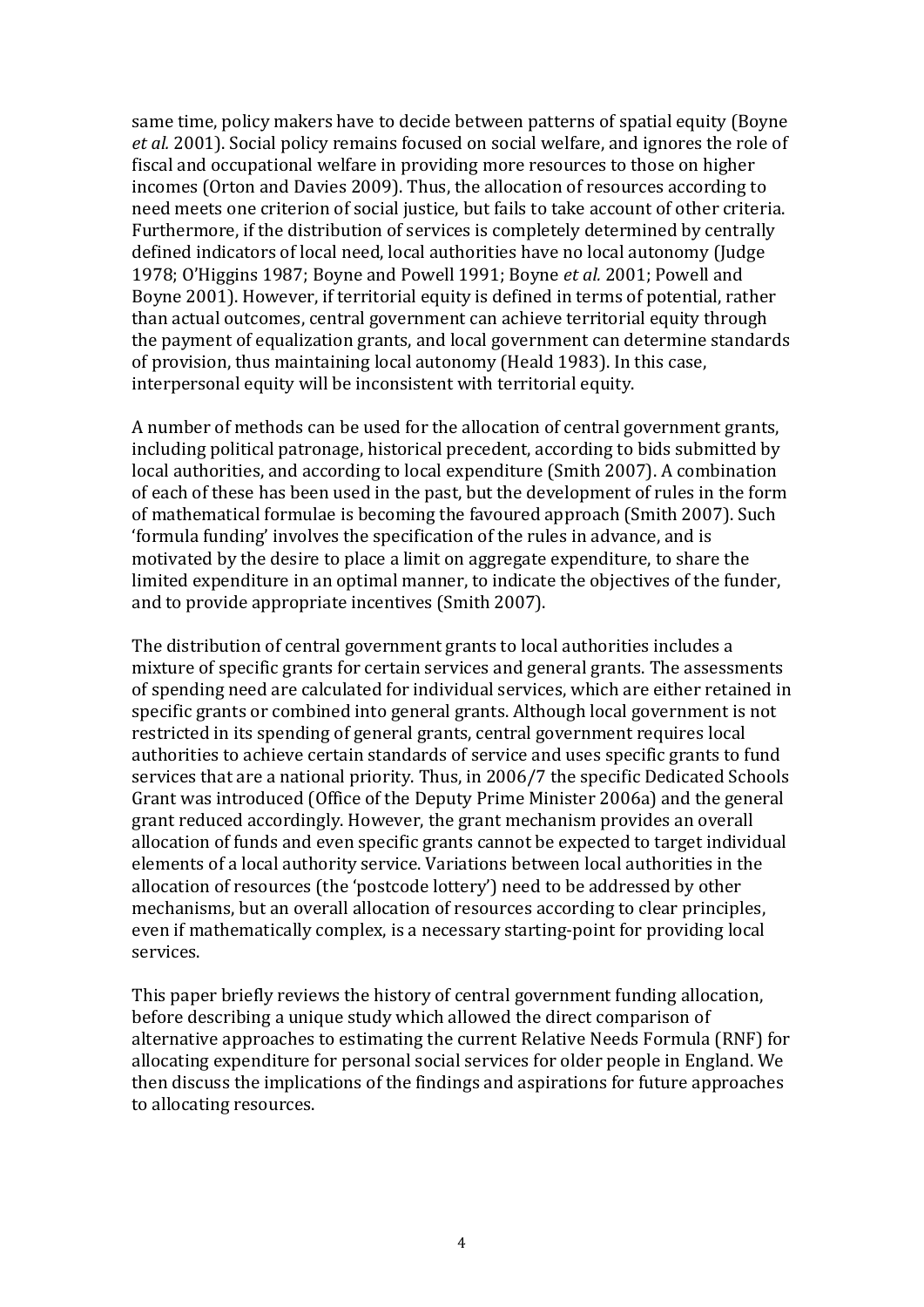## **The Basis for Allocation of Funding**

Central government has provided a recognizable system of grants to local authorities to support expenditure relating to national purposes since 1835 (Cmnd 6453 1976). The first grant was introduced to support the administration of justice, but a complex system of grants developed over the next century, supporting all major local government services (Foster *et al*. 1980). The first grants were percentage grants, distributed as a specific proportion of the local authority's expenditure on specific services (Chester 1951; Foster *et al*. 1980). Percentage grants were the main type of grant for the next 50 years, although the education grant was a unit grant, distributed according to units of service (Chester 1951).

In 1888, the specific grants, except the education grant, were replaced by the assigned revenue system, based on the proceeds of taxes levied by Parliament (Chester 1951). However, this system slowly broke down, and there was a slow reversal to percentage grants (Foster *et al*. 1980). Although there had been attempts to modify the system to reflect local needs and resources, in particular by Lord Balfour in a Minority Report to the 1901 Royal Commission on Local Government, it was the 1929 Local Government Act that introduced a formula to distribute grant according to local needs and resources. This was a 'block grant', designed to provide income for local authorities to use at their discretion, rather than for the funding of particular services, and which took account of needs and resources (Chester 1951). However, the grant only represented a small proportion of central government grants, and, despite being available for local authorities to use at their discretion, it was introduced to give the Treasury more control over local government spending than it had with percentage grants (Foster *et al*. 1980).

Following the Second World War, the 1948 Local Government Act introduced a system to compensate local authorities with low rateable values (Foster *et al*. 1980), on which local property taxes (the rates) were based, and in 1958 a needs element based on a formula was introduced, absorbing a number of grants for specific services into a general grant (Cmnd 209 1957).

The 1966 Local Government Act introduced a revised system of rate support grants (RSGs), which included an extended needs element, a resources element and a domestic element, designed to reduce the rate burden for householders (Ministry of Housing and Local Government 1966). As in 1958, the new grants replaced some specific grants, but certain services, most importantly the police, were still funded by specific grants. The system compensated local authorities for differences in their relative spending needs and in their taxable resources, in order to put local residents on a comparable footing wherever they lived (Cmnd 6813 1977). Since 1966, the system has been modified on several occasions, notably in 1981, when a new block grant system combined the needs and resources elements (Department of the Environment and Department of Transport 1980), but the general principle of compensating local authorities according to local circumstances has been maintained. A similar principle was adopted for the allocation of National Health Service funds (Department of Health and Social Security 1976).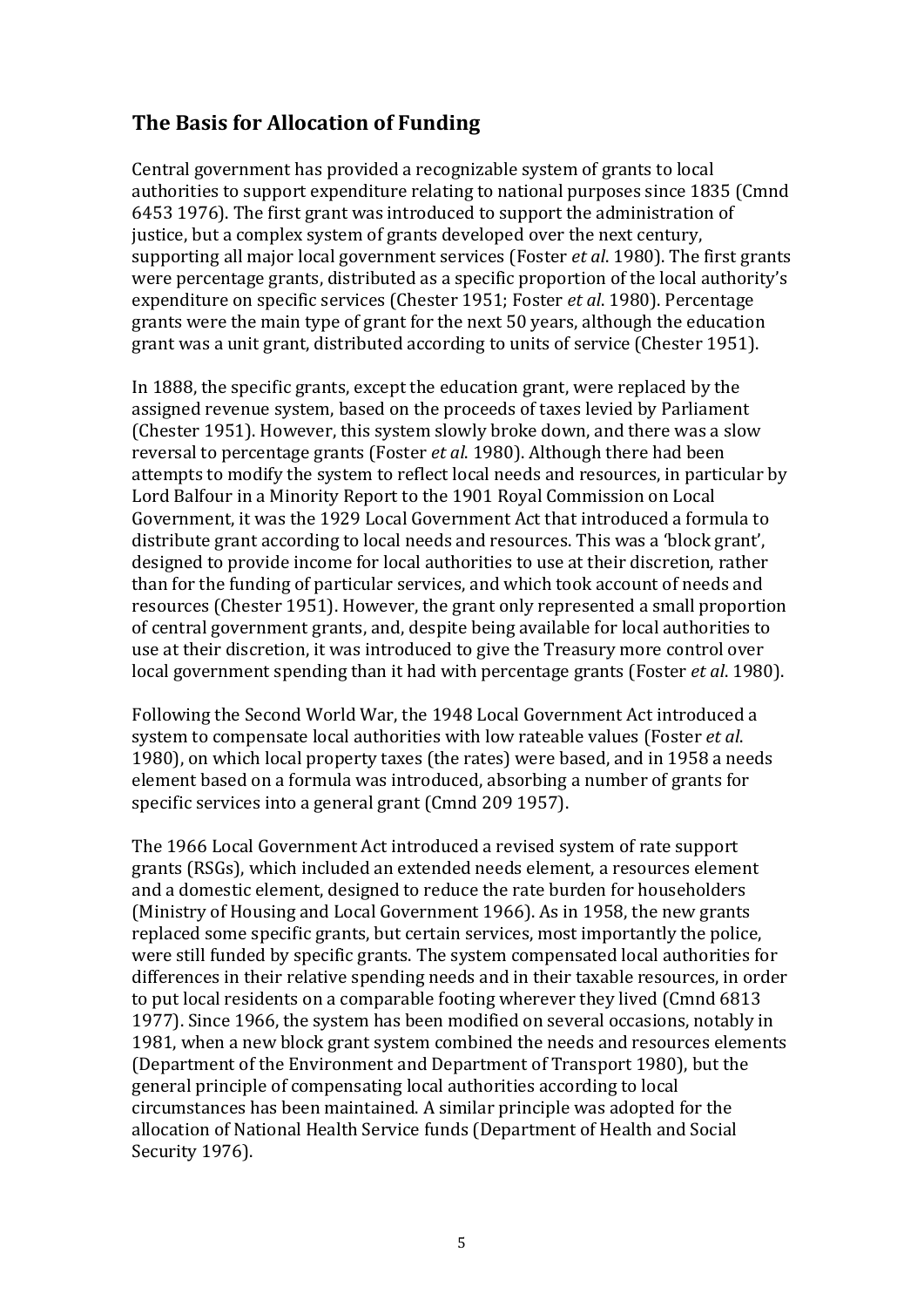The aim of block grants is to reflect the relative needs and costs to local authorities of providing services. Although the assessments of spending need are calculated for individual services, the grant is distributed as a general grant. The assessments of need are not normative (Department of the Environment and Department of Transport 1980) or intended to measure the actual amount needed to provide local services (Office of the Deputy Prime Minister 2006a), and involve judgements in the selection of formulae (Cmnd 6453 1976; Cmnd 6813 1977). Although local government is not restricted in its spending of general grants, central government requires local authorities to achieve certain standards of service, and distributes specific grants to fund services that are a national priority. Furthermore, when government policy is to control local authority spending, centrally-determined formulae can force local authorities to conform to the level of spending indicated (Powell and Boyne 2001).

The main aim of a formula-based approach is to account for multiple local factors that drive the need for services, but which are, to a reasonable degree, beyond the control of local councils (Smith 2007). It aims to ensure that councils have the financial means to provide the same level of support to eligible users of services. There are broadly two ways in which this equality can be assessed. The allocation formula can aim to provide councils with the resources to provide services for a given configuration of local needs, or it can aim to provide sufficient resources to achieve either the same outcomes for service users in each locality, or the same potential to achieve outcomes (Heald 1983; Glennerster *et al*. 2000). Since achievable outcomes are affected by needs, the amount of money required to achieve a unit of outcome (or capacity to achieve outcomes) would still have to be calculated. To date, formula methods have not taken the last step. The basis for equivalence has been the ability to provide services, not achieve outcomes.

Whether they use service or outcome metrics, these approaches are based on relationships between spending and performance as measured from current social care practice. The formulae are used to allocate a given total national budget between the 150 (until March 2009) councils. This implicitly assumes that current practice is appropriate. *Normative* approaches, instead, would involve resources being deployed according to criteria about the 'right' goals for the system. Such criteria can then justify adjustments being made to the observed relationships between spending and outcomes, which in turn would change the nature of the allocation of resources between councils. In effect, the process would give councils the resources needed to achieve the outcomes they *ought to be achieving* according to these normative criteria. This approach, which is not currently used in social care, therefore introduces a further step compared with current practice-based formula systems.

Formula-based approaches developed from previous approaches where allocations were based on past spending patterns. In particular, the procedure introduced for distributing Rate Support Grant in 1974 employed a statistical formula for the needs element for the first time (Cmnd 4741 1971). The formula was based on a regression analysis of the existing pattern of expenditure on services by local authorities. However, this resulted in high-spending authorities being rewarded and lower-spending authorities being penalized (Cmnd 6453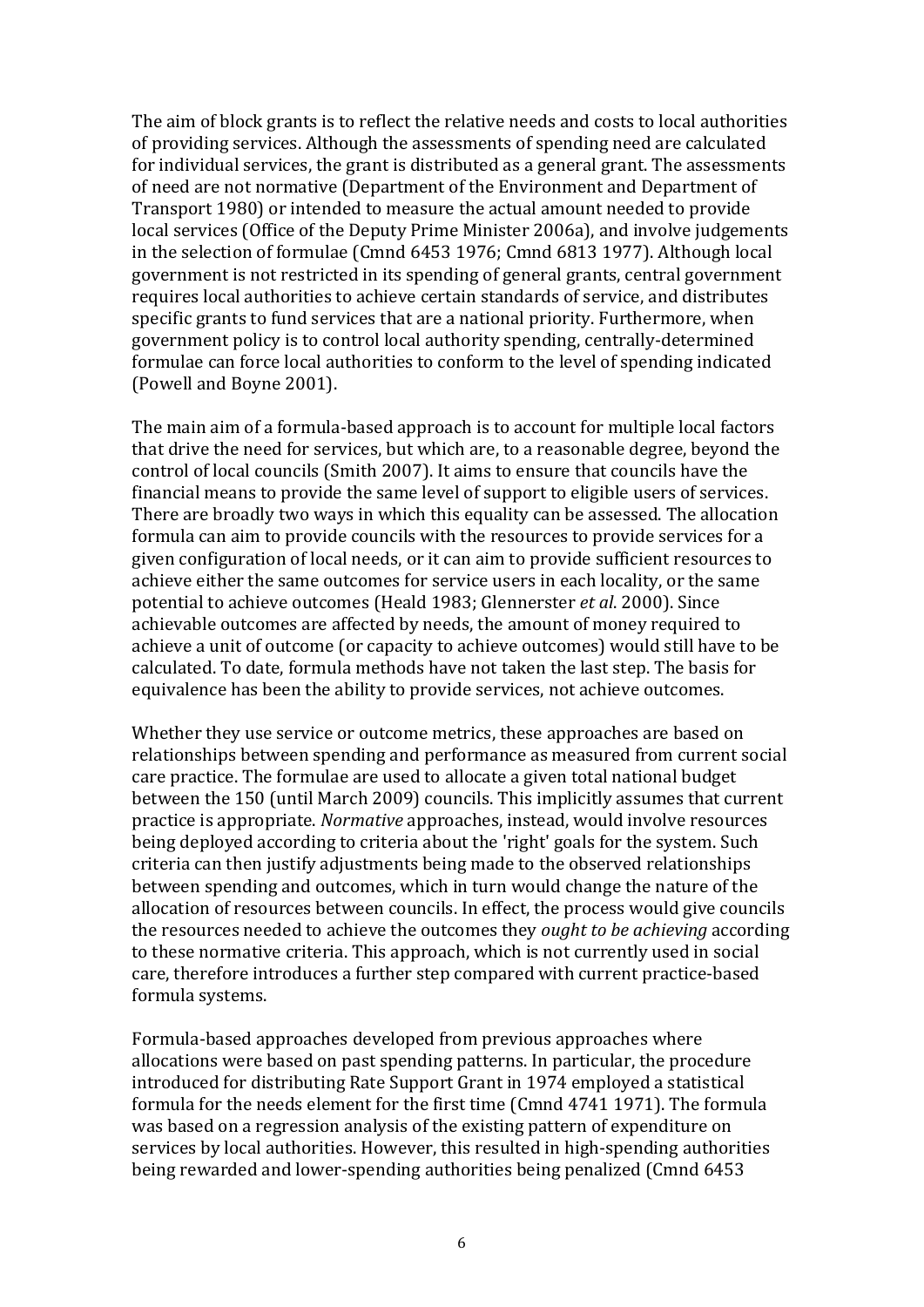1976; Cmnd 6813 1977). Furthermore, the factors included changed from year to year, resulting in large changes to grant allocations, and a system of damping was employed in which the formula was based in part on the formulae for earlier years (Foster *et al*. 1980).

The principle of basing the allocation on need, taking into account both demand and supply factors, but independent of what local authorities actually chose to provide, was established by the Layfield Inquiry in 1976 (Cmnd 6453 1976). Bebbington and Davies (1980a) argued that, ideally, this need judgement should be a normative, cost-benefit, approach that was service user rather than service-oriented. However, this was not possible with available data, with the most important gap relating to expected benefits from packages of services. They proposed an approach for estimating a needs-based formula for older people's services that broke the link between the need indicator of the RSG formula and the pattern of variations between local authorities in spending. The starting-point involved allocating funds in proportion to the number of older people in the area, adjusted by (i) levels of need and (ii) the differing financial eligibility of people between councils.

In 1981/2, a new system of Grant Related Expenditure Assessments (GREs) was introduced, which assessed the costs of providing a 'typical standard of service' (Department of the Environment 1980: 2). For services for older people, categories of need and associated plans for the allocation of services were generated from definitions developed by social work researchers. Prediction equations for the membership of the need categories were then estimated from survey data (Bebbington and Davies 1980b). The equations were then applied to national data to make 'synthetic' estimates for the country as a whole. The allocation plans were constructed so that, given standard unit costs for each service, the overall allocation would be consistent with national expenditure on the service.

Since its introduction, the needs-based approach has been reviewed and refined on several occasions. The system of GREs involved calculating a separate formula for each component service, and by 1989/90 there were 63 separate components. Many of the components accounted for a small proportion of the overall allocation, and the system was criticized for being complex and difficult to understand (Department of the Environment 1990). A new system of Standard Spending Assessments (SSAs) was introduced in 1990/1, which reduced services to seven major blocks: education, personal social services, police, fire and civil defence, highway maintenance, all other services, and capital financing. For services for older people, the SSA formulae were based on two categories, reflecting higher levels of dependency among residents in residential care and lower levels among recipients of domiciliary care, in a similar way to the previous GRE calculations. In 2001, the government announced that that it would replace the system of SSAs with new grant formulae in 2003/4 (Cm 5327 2001). The new system of Formula Spending Shares (FSS) retained the seven major service blocks, with some modifications to the components. This, in turn, was replaced in 2006/7 by Relative Needs Formulae (RNFs), which were expressed as proportions of the total relative needs for all authorities, rather than as amounts of funds (Office of the Deputy Prime Minister 2006a, 2006b).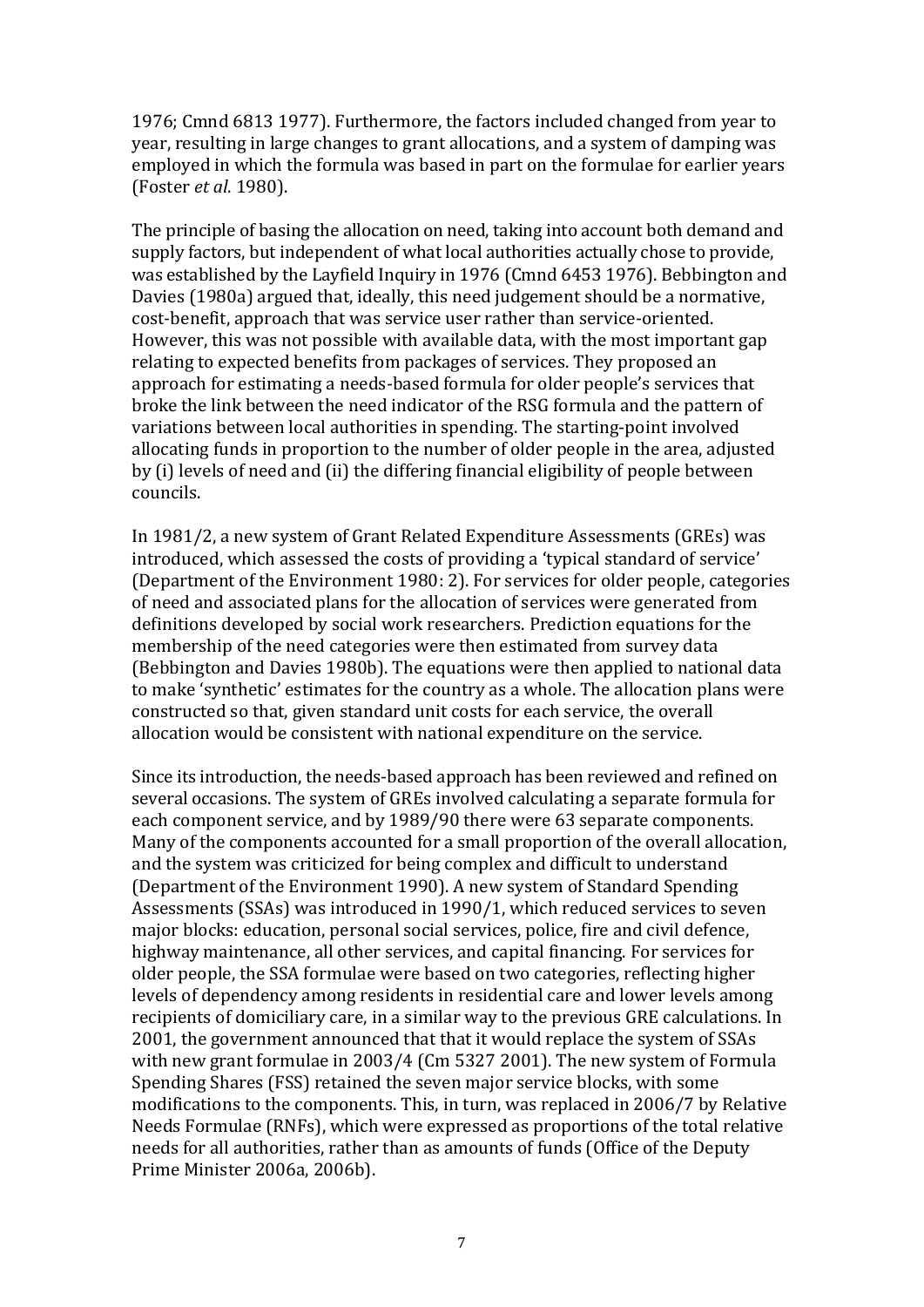Government policy has emphasized the importance of helping people stay in their own homes for as long as possible (Cm 4169 1998; Cm 6737 2006), and home care services have focused on increasing the number and intensity of home care visits (Department of Health 2004). Concerns that the distinction between care homes and domiciliary services had become increasingly blurred led to the introduction of a single formula (Bebbington 2002). The present RNF formula for older people covers provision for people aged 65 and over in care homes, day care, home care and home help services, and meals, together with the associated social work and administration costs.

The combination of the complexity of the task of estimating an equitable basis for allocation of funds and the need for transparency has plagued the process since its inception. In 2001 the government, recognizing that the formulae were likely to remain relatively complex, involving multiplicative as well as additive factors, proposed that their presentation should be simplified and follow a consistent format, of the form: basic allocation + deprivation top-up + pay-cost top-up + other top-ups (Office of the Deputy Prime Minister 2002). This method of presentation has been retained in the current RNF system.

### **Estimating Funding Formulae**

Two approaches have been used for the assessment of needs for services that underpin the formulae. For personal social services for older people and children, a number of studies have employed *individual-level* data drawn from surveys of service recipients to identify factors associated with need, and which could be measured routinely, combined with secondary data about a sample of the general population from sources such as the General Household Survey (GHS) (Bebbington *et al*. 1980, 1983, 1996; Bebbington and Miles 1988; Bebbington 2002).

Individual-level analyses examine how the needs characteristics of the person affect their likelihood of being a care recipient and, for care recipients, how their needs affect the extent/costs of their care package. The results are applied to national data, such as census data, to calculate the expected – essentially the average ‒ service expenditure per person in all council areas. In this approach, expenditure and needs data are linked at the individual level. This generally involves the collection of sample survey data to gather the necessary information on service recipients, since secondary data sources either do not include all the information required, for example on people receiving residential services, or are unlikely to reflect current patterns of service receipt.

An alternative approach, which is well established as a method for allocating resources across the NHS in England (Carr-Hill *et al*. 1994; Sheldon *et al*. 1994; Smith *et al*. 1994; Gravelle *et al*. 2003), and has been used for examining the determinants of expenditure on children's social services (Carr-Hill *et al.* 1999), is *small area analysis*. This involves the analysis of data collected at the local level, for example ward-level data, for routine, administrative purposes. Its application to adult social care, however, has been limited (but see Carr-Hill *et al*. 1999, and Glasby 2003). With small area analysis, expenditure is linked with needs (and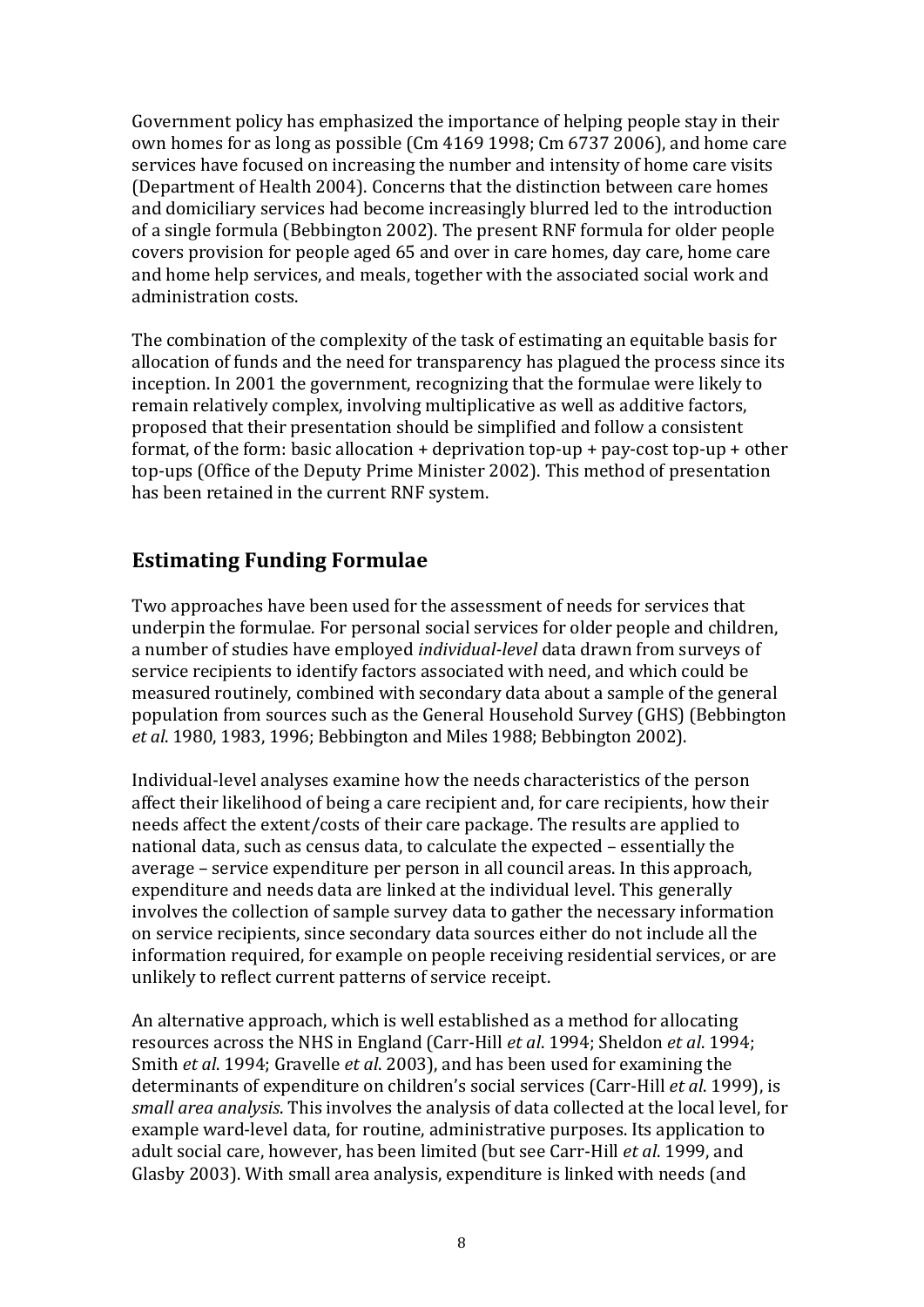other) data by geographical correspondence, i.e., relating to the same small area. As long as existing datasets can be matched to the small area definition, these can be used instead of a bespoke survey.

Small area analysis takes the average per capita expenditure for a small area, for example an electoral ward, and estimates how the average value of the needs factors across the small area impact on this average expenditure. Thus, individuals are assumed to have the average characteristics of all people in that ward. The 'smaller' the small area, the nearer the analysis is to the individual-level approach, reducing to equivalence if the small area contains only one person.

The use of small area data is methodologically superior to working with large administrative area data, despite the attractions of the latter in being able to use routinely-available data, since it can mitigate the 'ecological fallacy' that may arise by using data at the local authority level (Carr-Hill *et al*. 1999; Smith 2007). This arises when relationships differ according to the level of analysis, due to the influence of other unknown or unmeasured factors working at the wider area (Blalock 1964: 99). For example, the provision of services depends on the political control of a local council, which, in turn is correlated with the level of need of people in the authority. Analysis at the local authority level would then underestimate the impact of need on service use since low-service conservative authorities also have lower average need.

Small area analysis has been used in the health field to examine differential health care utilization rates, health status, and expenditure per capita, standardized for local circumstances, particularly local need factors. The empirical evidence has consistently shown that differences across areas (for example, in utilization) may result from variations in demand (for example, morbidity or expectations), variations in supply (for example, availability of facilities and physician judgement), and also statistical artefacts (for example, data errors or random variation) (Blundell and Windmeijer 2000; Oliveira 2002; Gravelle *et al*. 2003).

## **Study Design and Data**

In 2004, the Department of Health commissioned both an individual-level and small area analysis to produce options for a (relative) need component in an improved and updated formula for allocating central government funding to councils in England with social service responsibilities (CSSRs). This provided a unique opportunity to compare the results of the two approaches.

#### *Analysis Methods*

#### Individual-level Analysis

The individual-level analyses drew on data from two specially-conducted surveys of care home admissions and home care service users, and data about service users and non-service users from the most recent sweep of the GHS (2001-2). Taken together, the data were weighted to reflect national proportions of people by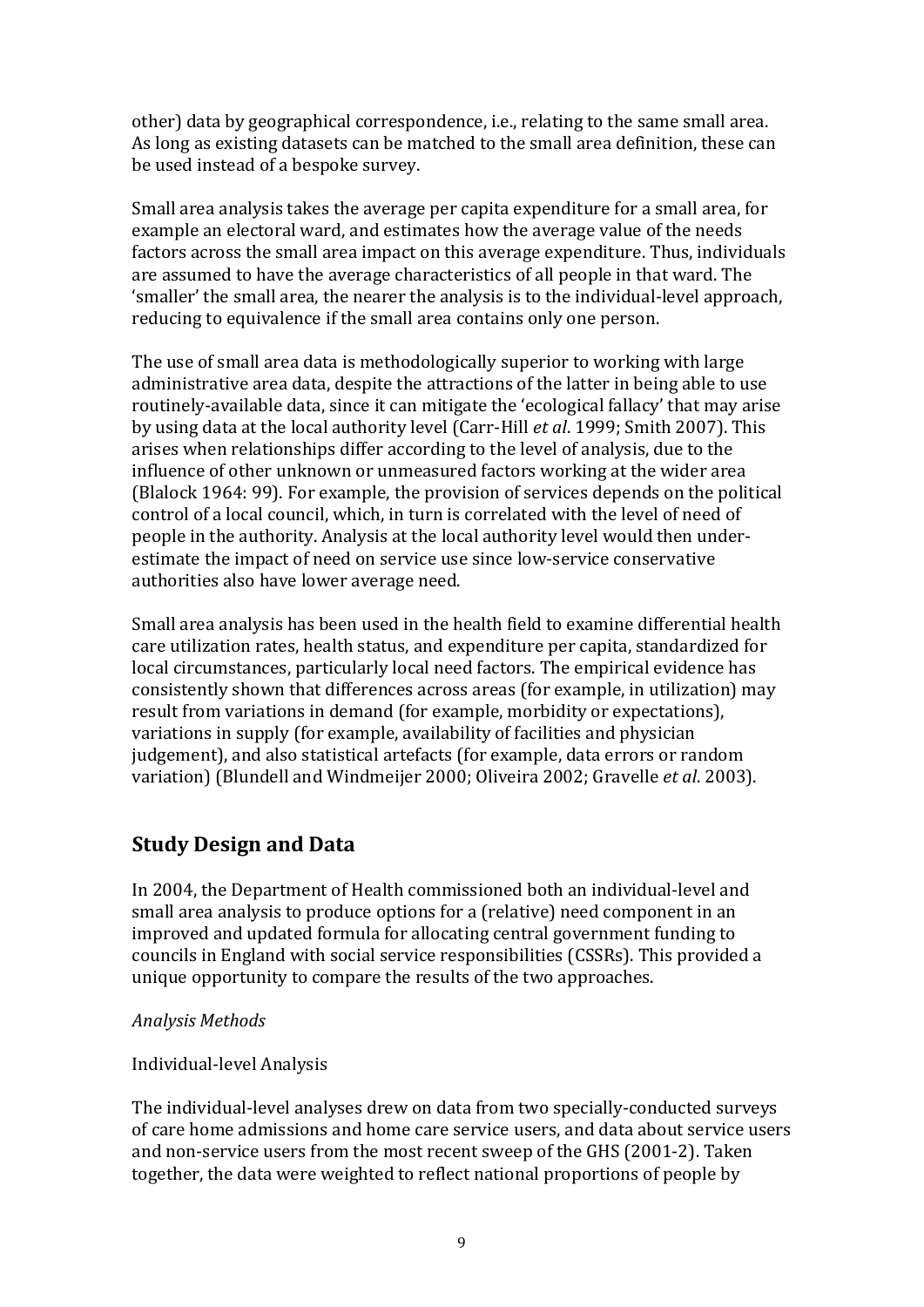service type and benefit use (see Darton *et al*. 2006 for a full description of the study design and methodology).

The survey of admissions to care homes was planned to replicate a previous survey (Bebbington *et al*. 1996). A stratified sample of local authorities was drawn based on the proportion of non-white individuals among the population aged 75 and over, the type of authority and geographical distribution. Sixteen local authorities were recruited: six London boroughs, four metropolitan districts, four counties and two unitary authorities.

Using information provided by the local authorities and national statistics (NHS Health and Social Care Information Centre 2005), an estimated 2,613 admissions occurred in these authorities during the fieldwork period. Consent was obtained for 1,029 individuals, and data received for just 820 people aged 65 or over, representing 31 per cent of the estimated number of admissions. Financial information was obtained for 694 of these admissions.

The home care study was conducted in 13 of the authorities, following the withdrawal of two counties and one metropolitan district. Home care service users were stratified by the intensity of the service they received: non-intensive (up to 10 hours per week) and intensive (over 10 hours per week) (Department of Health 2004). Users of intensive home care were over-sampled, and the respondents reweighted for the analysis. A sample of 1,391 individuals was approached, 45 per cent of whom refused, with levels of opting-out slightly higher for the intensive stratum, but not substantially so. Data were received for 384 people, representing 49 per cent of the issued sample and about 28 per cent of the sample selected. A proxy interview was conducted in 81 cases. Of the 384 individuals, 375 were 65 or over. In the light of the poor response to the survey, the data were augmented with the data available on service users in the GHS.

#### Small Area Analysis

The small area analysis was conducted at census ward level. There were 7,987 census wards in England in 2003. Activity data were available from 17 councils, totalling 775 wards, giving just under a 10 per cent sample. The councils included three counties, three metropolitan districts, five unitary authorities, three inner London and three outer London boroughs.

As part of a parallel study on the need component of the formulae for younger adults (Carr-Hill *et al*. 2006), service use data for older people were collected by downloading service records from councils. In total, 76,325 records were downloaded, indicating service use (home care, care homes etc.) and the address of the person. Ward-level totals of service use were obtained using these addresses. Data were only available on use, not on intensity of use.

As described above, ward characteristics act as a proxy for the characteristics of the individual. These were required for the time when service decisions were made – i.e. the 'pre-care' address. The pre-care address was not supplied for care home residents for 212 wards, and care home use was imputed for these wards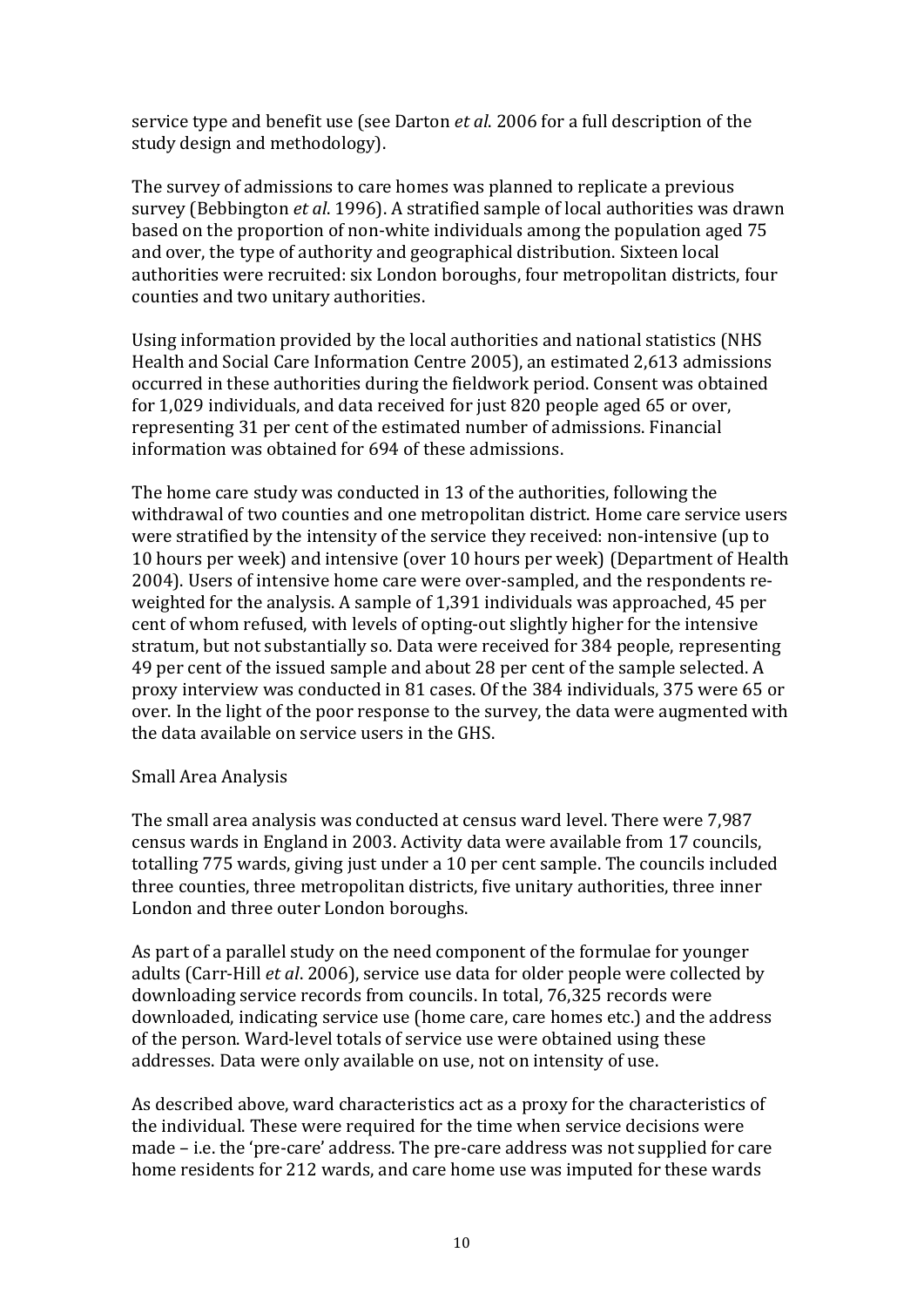using data where pre-care addresses were available (see Darton *et al*. 2006 for details).

#### *Explanatory Factors*

Although service receipt will be influenced by a variety of personal circumstances, the explanatory factors included in the final formula are limited to those beyond local authority control, and which are available at a local authority level. The choice of these indicators was informed by previous analysis and the relevant literature. In addition, the availability of data that can act as indicators of the relevant concept (e.g. people's need, people's income, etc.), which are routinely available so that the formula can be applied consistently across authorities and year-on-year, is also a constraining factor.

The first set consisted of *financial benefits* data. The receipt of Attendance Allowance is a good indicator because it reflects local levels of care need, but is not means-tested. Eligibility for Attendance Allowance requires an application based on information that has significant parallels to that required for an assessment for social services. The receipt of Pension Credit is a direct indicator of low income and is therefore a good predictor of the use of means-tested local authority-funded social care (Department of Health 2003, 2005a). Areas with high levels of Pension Credit receipt are likely to be more deprived, generating more demand. Furthermore, this demand for services is more likely to be from people eligible for state-supported services.

A second set of indicators included *demographic factors* and, more particularly, age distributions. Age is a well-known determinant of service use. It may drive service use directly, but it is also a proxy indicator because it is highly correlated with disability-related long-term conditions. The older the population, the more demand would be expected.

A third set of factors included service users' *circumstances*, relating to family, housing and income. Tenure (broadly whether people are renters or owneroccupiers) is indicative of income and accommodation-related needs, although it is a poor indicator of the suitability of accommodation. People who rent are more likely to use council-funded social care.

Household composition – whether a person lives alone – is a pointer to the availability of informal/unpaid caring, especially by spouses or cohabitants (Pickard 2001). The social care system relies on informal carers and, where this is absent, public service demand is higher. As noted above, the formula approach aims to account for factors beyond the control of local authorities. However, using household composition in the model means accounting for current social care practice, i.e. heavy reliance on informal care. Thus it is not ideal, since effectively giving fewer funds to areas with high potential informal care supply reinforces the reliance on informal caring in those areas.

As discussed above, it is important to allow for the fact that service use will depend in part on levels of supply of services in the small area analysis. One way of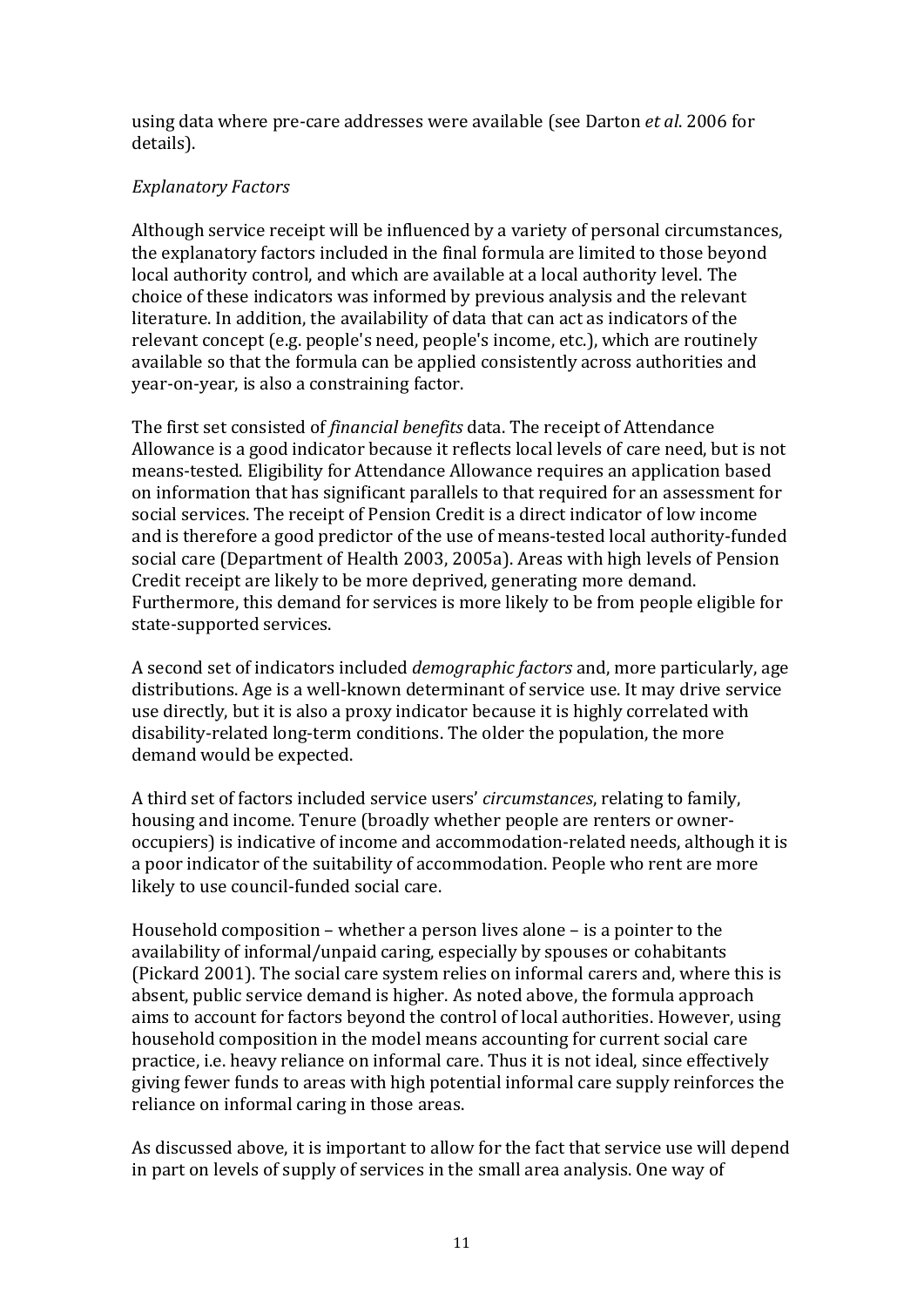accounting for this effect is to examine supply prices. If these are high relative to the average, supply and, therefore, service use will be lower than average, given needs.

With the exception of the supply price indicator, both individual-level and small area analyses started with the same set of empirical indicators to make the adjustments in the formula. For need (mainly) the indicators were: age distribution, sex, marital status, ethnic group, household size, household composition, the relationship to the head of household/household reference person, limiting longstanding illness, and the receipt of Attendance Allowance (AA) or Disability Living Allowance (DLA). For wealth (mainly – these are also proxies for need) the indicators were: housing tenure, and the receipt of Pension Credit.

## **Analysis and Results**

#### *Individual-level Analysis*

#### Specification

The aim of the analysis was to predict the level of service use. The measure of service use used as the predicted (dependent) variable was the gross weekly cost of the local authority-provided services. National average unit costs were used, based on the latest figures available at the time, the Department of Health PSS EX1 figures for 2003/4 (Department of Health 2005b). High cost community services packages were capped at the cost of nursing home care.

Table 1 describes the sample and presents descriptive statistics for unweighted and weighted versions of the predictors that were included in the equations for the individual-level analysis. Pension Credit replaced Income Support in 2003 and so was not available in the 2001-2 GHS. Pension Credit receipt was imputed for the GHS sample by applying the income rules for Pension Credit at 2001/2 benefit levels to the income recorded, and then weighted by relative actual uptake (see Darton *et al*. 2006 for details).

#### Estimation

For the econometric model, a two-step analysis identified: (i) the probability that a person with given characteristics will be a service user, either of home care or care in a home; (ii) the cost of those services, given that someone is a service user. A logistic model was used to predict the probability that someone is assessed for services, and an Ordinary Least Squares (OLS) model for the cost. Cost data often have a rightward skew, i.e. a relatively small number of very high-cost cases, so it is usual to consider a transformation of the costs of services to adjust for this, but, unusually, this was found to be unnecessary.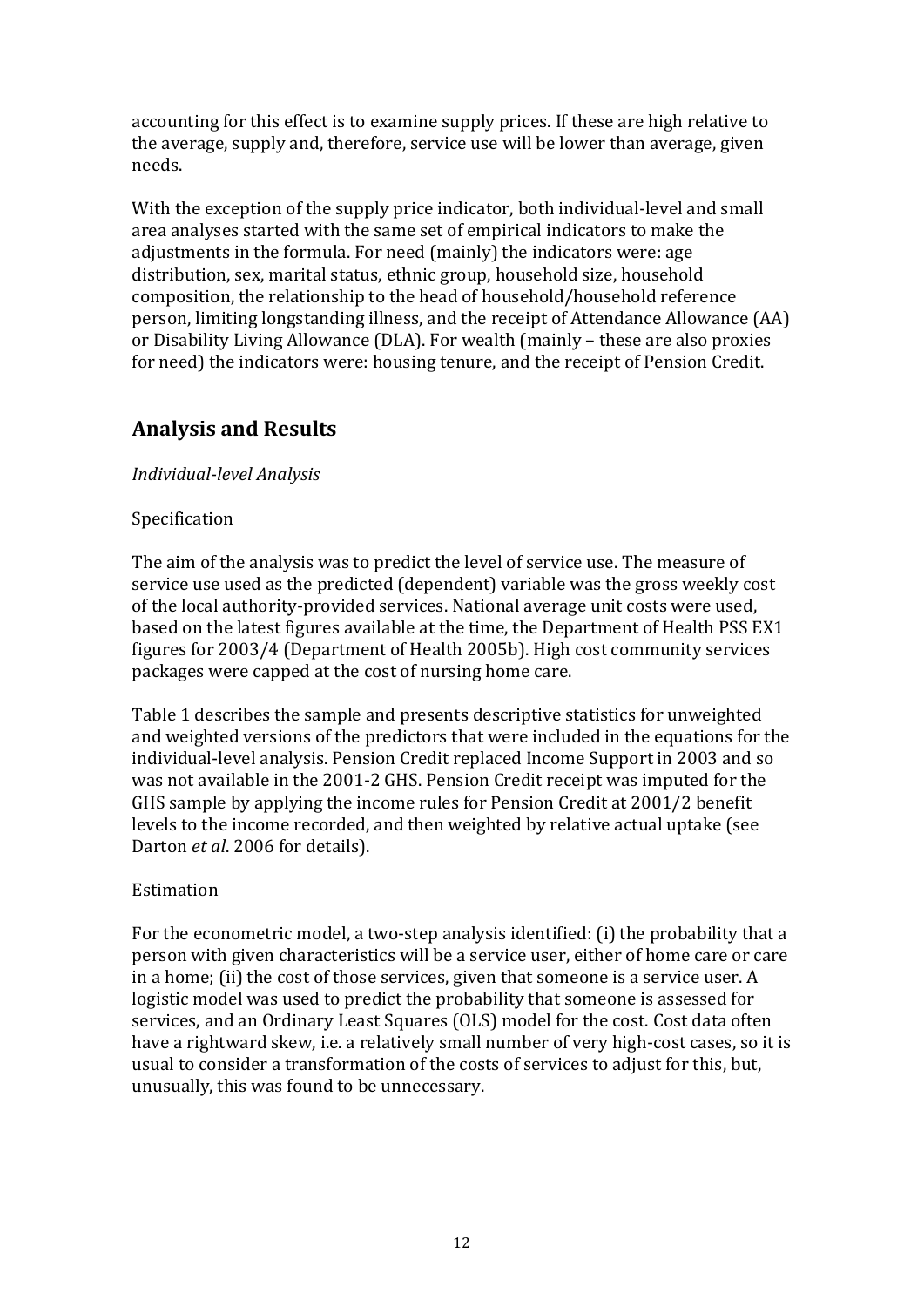The results of the two-step model are shown in Table 2.<sup>1</sup> The predicted demand by each individual from the two-step model is the product of the two parts: the expected probability of being a service user, and the expected cost if that person was a service user. In theory, an overall allocation formula could be created as the product of the formulae from each step. However, this creates significant practical challenges, being too complex to be applied to the available counts from census and benefits data. Moreover, there is a preference to avoid non-linear formulae in the grant calculations.

In order to generate a 'linear approximation' of the two-step model, an OLS model was fitted for the entire sample, as shown in Table 3. The correlation of the predicted cost from equation 2 in Table 3 with the predictions from the two-step model was 0.85. This was reassuring: the best-fitting equation was giving a reasonably close approximation to the theoretical model. However, the explanatory power of the variables included in the equations for costs was limited  $(R<sup>2</sup> = 0.17$  in each case), and Ramsey's RESET (regression specification error test) (Gujarati 1995) indicated that the equations were misspecified ( $p < 0.005$ ).

#### *Small Area Analysis*

#### Specification

 $\overline{a}$ 

In the small area analysis service use was measured for each ward by totalling the number of people who were receiving each service, weighted by the gross weekly unit costs of that service using Department of Health PSS EX1 figures. The resulting total was divided by the ward population over 65.

The variables used in the estimation differed slightly from the individual-level model. These choices were pragmatic and driven by the specification that offered the best fit empirically. First, tenure was measured by the proportion of people renting rather than owning, although the two measures are almost equivalent since very few people neither rent nor own their accommodation. Second, the age effect indicator chosen was the proportion of the population over 90. Although the population over 85 was also highly significant, there was greater collinearity with other variables which were also measuring the effect of need. In only just over half of one per cent of wards were there no people over 90. Descriptive statistics for the sample are provided in Table 4.

There are two issues in taking supply prices into account. First, how are such prices defined? As noted above, we are interested in the *relative* prices not the absolute level of prices. The price variable was based on a service-weighted unit cost for each local authority, divided by the equivalent national service-weighted

<sup>1</sup> The analysis was undertaken using SPSS 13.0 (SPSS Inc. 2004).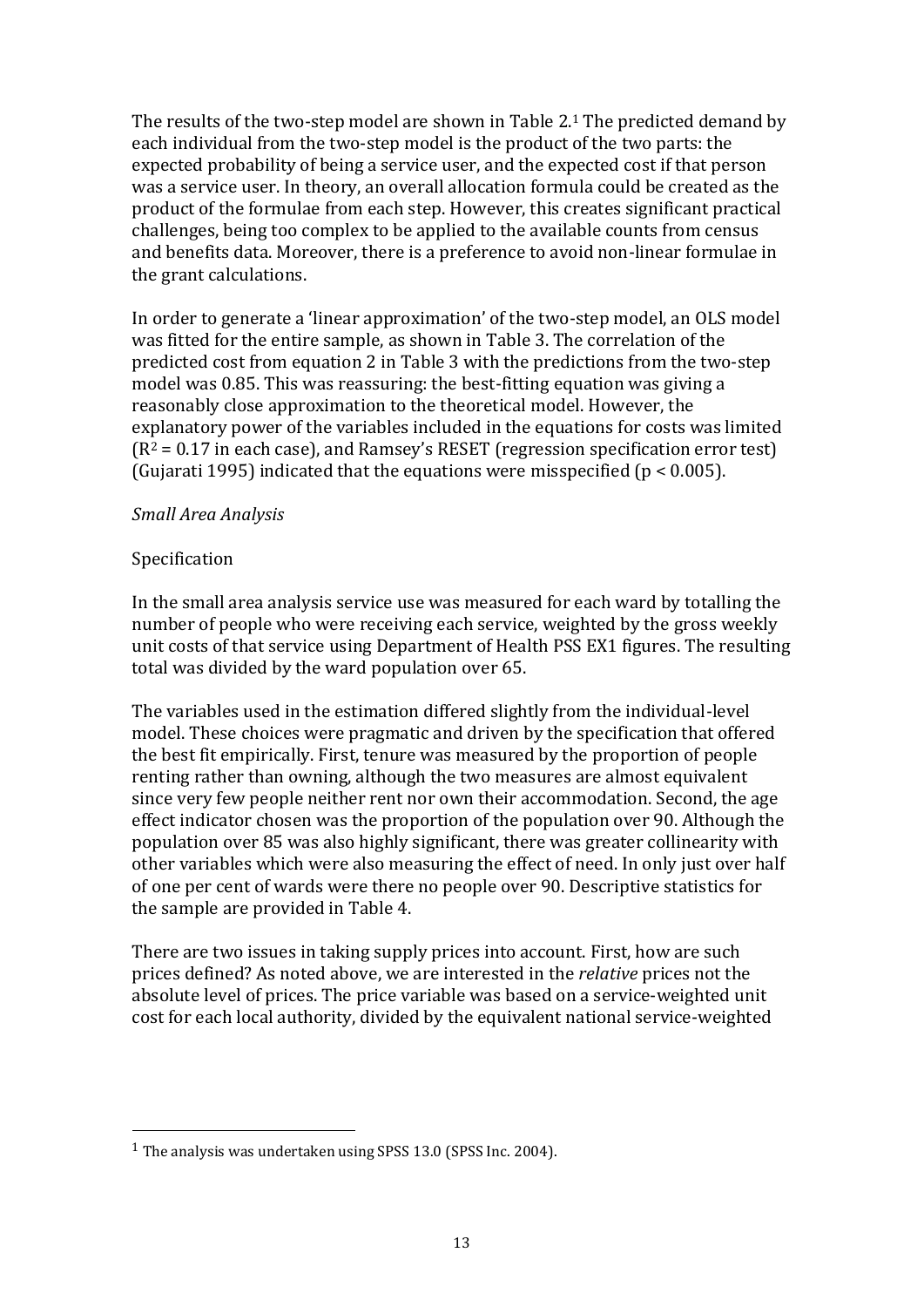unit cost. The Area Cost Adjustment was used to account for input cost differences between areas2 (see Darton *et al*. 2006).

Clearly, local unit costs will be based on prices paid, which are also associated with local demand, so the second issue is to ensure that we just reflect the relative supply price. To this end, an instrumental variables approach was used which generated a predicted value of the price variable, derived from factors likely to be correlated with supply conditions but not with demand (for example, local wage rates, provider density, etc.) (Greene 1990).

#### **Estimation**

-

Multiple regression techniques were used to estimate coefficients for the independent variables. A range of regression models were estimated in order to explore the robustness of the results. Details of the estimation are given in the Appendix.

A formula for predicting service costs expressed in rates per capita was based on the model adjusted to allow for the supply price effect and match actual expenditure across the sample (model 1 in the Appendix).

| Total spend per head 65 plus =                                         |          | £s                 |     |
|------------------------------------------------------------------------|----------|--------------------|-----|
| Attendance Allowance claimants – rate per head pop 65+                 | $\times$ | $33.260 +$         |     |
| Pensioner rented households (all rent sectors) – rate per head pop 65+ | $\times$ | 6.432              | $+$ |
| One-pensioner households – rate per head pop 65+                       | $\times$ | 8.615              | $+$ |
| Pension Credit claimants - rate per head pop 65+                       | $\times$ | $25.868 +$         |     |
| Population over 90 – rate per head pop 65+                             |          | $\times$ 115.153 + |     |
| (Constant)                                                             |          | $-1.993$           |     |

## **Comparison of Approaches**

Despite the differences in approach, both methods produced very similar results. The same overall set of indicators was used for both approaches, and although there are some small differences in final specification, the common variables had the same signs and the same high level of significance. The models have good face validity. Despite being limited to routinely available data, the results of the small area analysis did not suggest problems of omitted variables. However, the equations for costs in the individual analysis had limited explanatory power and failed the specification error test, suggesting that better equations could be obtained by including further predictive factors.

To investigate the correlation of results between two approaches, each equation was applied to the 2004/5 data for the 150 local authorities in England. Figure 1 (parts 1 and 2) shows the predicted relative needs weights for the small area and

 $<sup>2</sup>$  The Area Cost Adjustment is a relatively crude indicator that is estimated by central government</sup> and used to allow for the fact that prices in London and certain parts of the South East are higher than in the rest of England.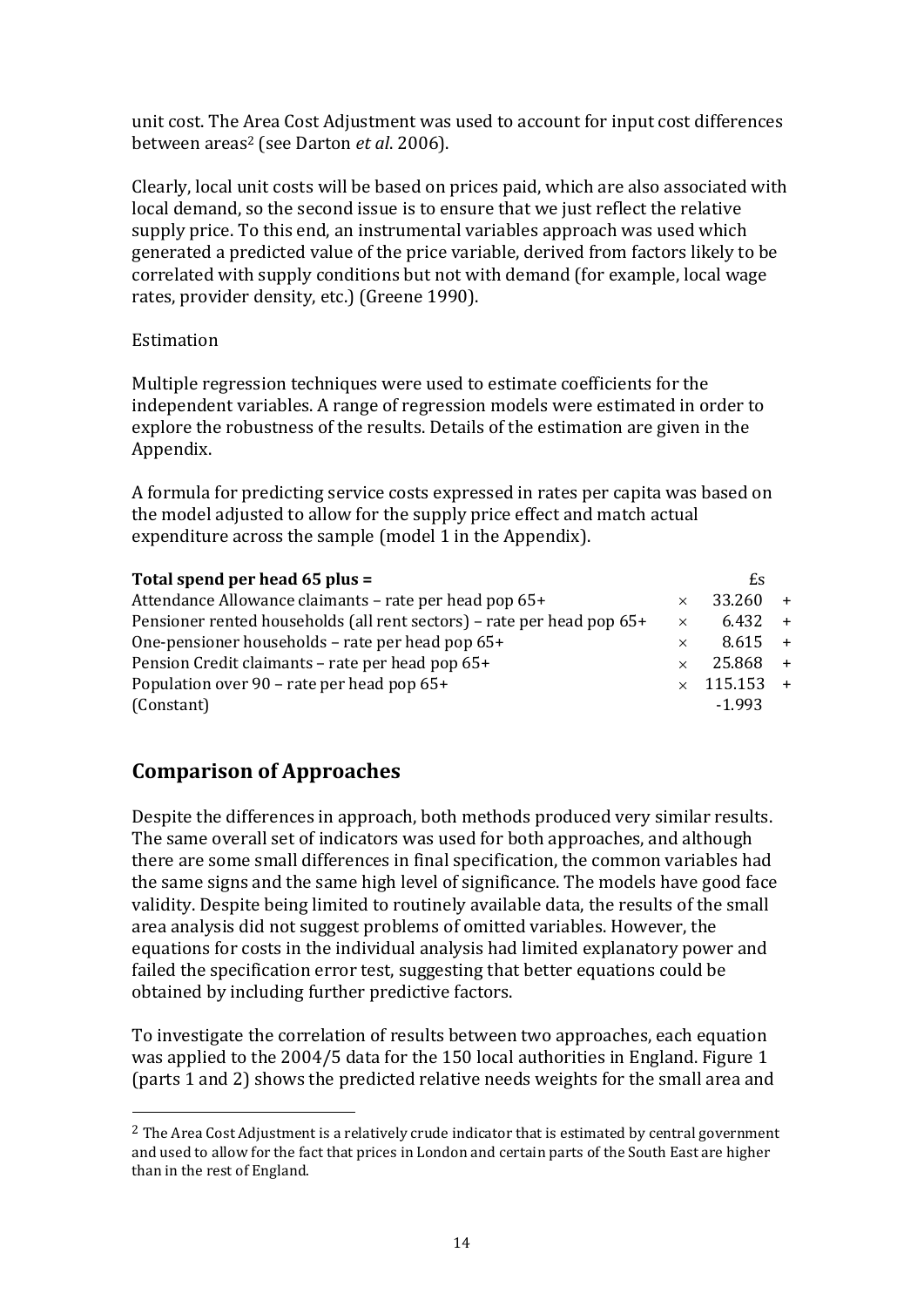individual-level models for each local authority. Each series has been scaled so that the mean needs level equals unity, and the results have been sorted from lowest to highest for the small area series. It shows the very high degree of correlation between the results from the two formulae (the Pearson correlation is  $r = 0.982$ ).

The series show almost identical results until the highest 10 or so cases (except for the Isles of Scilly, which was treated slightly differently, and is in any case an outlier). For the highest 10 or so cases (the right hand end of Figure 1, part 2) the individual-level model predicts lower values than for the small area model. Table 5 shows the distribution of the predicted values for each council. Again, the results were very similar. This similarity is also clear from the kernel density plots of the distribution for each of the two series (Figure 2).

Some of the few differences in the formulae were due to the availability of data. For example, in the small area analysis, the population aged over 90 was preferred to the population aged over 85 for computing the age variable for the rates model. The survey of admissions also indicated the increasing importance of this age group among admissions to care homes, but it was not possible to derive a corresponding variable for the GHS data, and so the effect of redefining the age groups to identify those aged over 90 could not be examined.

The use of similar variables in both approaches would lead us to expect high correlation. Nonetheless, the important finding here is that given the same set of data – albeit in a different form – the coefficient estimates, and therefore the implied allocation formula parameters, would lead to a very similar allocation of resources.

## **Discussion**

Historically, a variety of approaches to the allocation of resources to local authorities have been suggested and adopted, both in terms of general principles and ways of putting the principles into practice. Currently, a needs-based formula approach is used, and much of the policy debate has focused on whether a small area or individual-level analysis should be used to generate the formula.

Each approach has strengths and weaknesses. A primary methodological strength of individual-level analysis is that service use and needs characteristics relate to the same person, whereas in small area analysis they are associated by geographical correspondence. Even in areas that are 'small' there is some, albeit modest, chance of area-level effects influencing the relationship between service use and needs. A potential methodological weakness of individual-level analyses is the requirement to infer, from a sample of individuals, a formula to apply at an area level. This problem is avoided if the sample is representative and if the aggregation and weighting procedures are sound. Potentially, small area approaches are better placed to take account of legitimate (i.e. external) area-level influences such as levels of supply, especially of independent sector providers.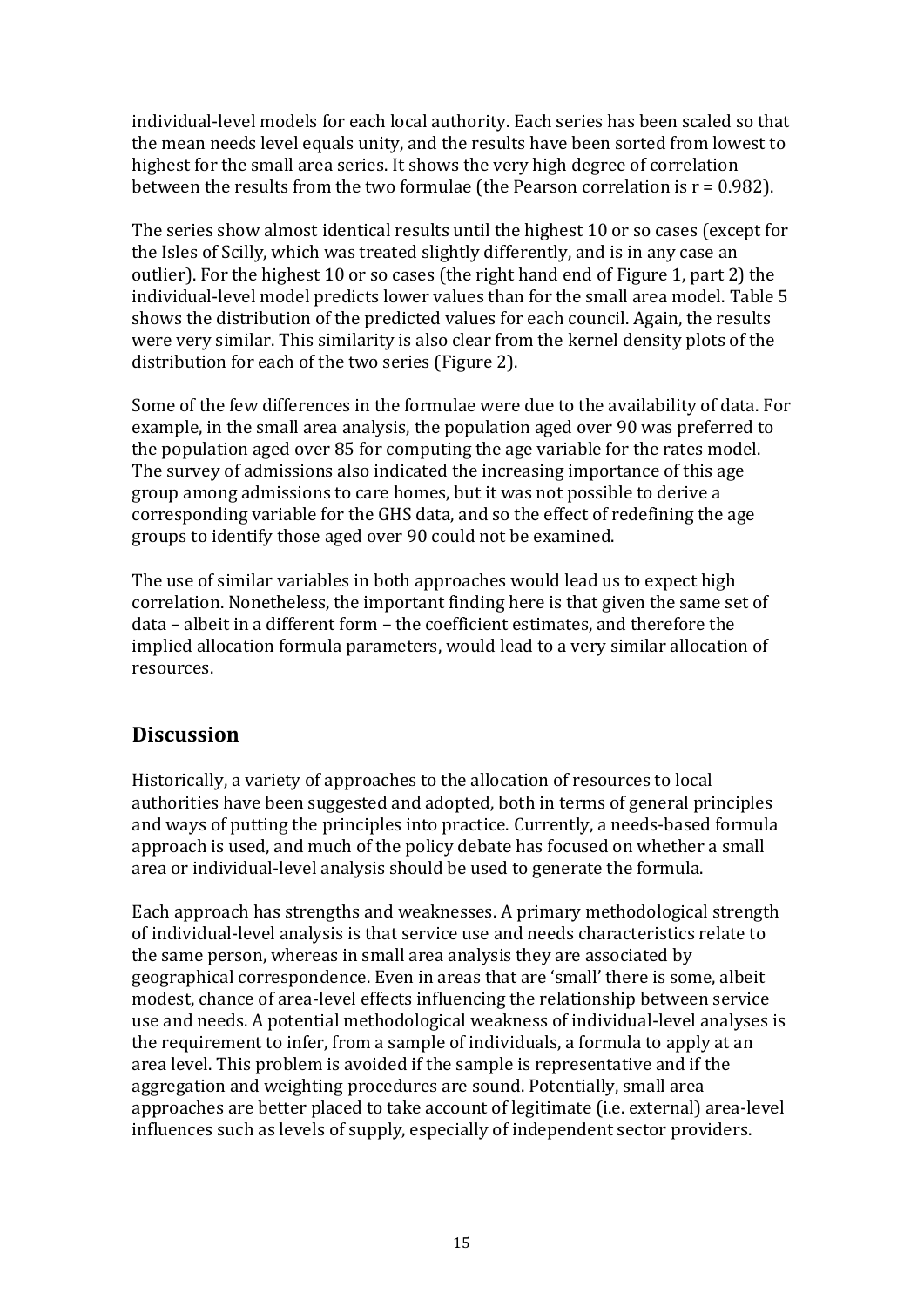Small area analysis does well on practical grounds. The collection of individuallevel data is more costly, and sensitive to low response rate problems, whereas small area analysis uses routine data, although the quality of such data can still vary between councils.

An important requirement for both approaches is access to substantial amounts of good data, and both analyses were affected by problems of data availability. For the individual-level analysis, the responses to the two surveys were much lower than had been achieved in previous studies. Small sample sizes mean lower levels of precision and wider error margins. There are also questions about the representativeness of the achieved samples. Weighting the sample can help, but weighting can only be based on a limited number of factors. The average age and level of dependency of residents admitted to care homes was greater than in 1995, suggesting that the achieved sample was likely to be fairly representative of the individuals admitted to care homes in 2005. However, the home care survey may have been more likely to have under-represented individuals with greater care needs. The equations for costs had limited explanatory power and failed the specification error test. This suggests that, without the restrictions placed on the eligible predictive factors by the RNF approach, better equations could have been obtained, as in earlier studies (e.g. Darton and Knapp 1984).

Regarding the small area analysis, two related data issues arose. First, although in many respects a strength of small area analysis, the use of routine data meant that the modelling was limited to data which were routinely available *at the small area*. The aim was to create a formula to apply at council level using routine data, but some data were only available at the local authority level, and not at the small area (e.g. ward) level. Second, where this lack of availability concerns critical data, a bespoke collection can be made, but this too can suffer from problems of low survey response. Ideally, the study would have had downloads from all 150 councils but, in the end, and despite heroic attempts to convince councils, only 17 made data available. Using a sample is not a problem *per se* as long as the sample is representative (at ward level). In this case, there are no reasons to suppose this sample was biased, but a larger sample would have been better.

Despite the theoretical differences, data problems in each, and the data sets being constructed in different ways, the two methods produced very similar results. In particular, the relative needs weights for each council were almost identical, adding to the confidence one might have in statistical approaches to estimating needs formulae. In the event, the Department of Health and the (then) Office of the Deputy Prime Minister decided that the formula calculations should be based on the results of the small area analysis.

Practical issues of data availability are inherent in using a statistical formula-based approach. There is also a limitation in only being able to base the formulae on factors that are measured and updated routinely. However, any approach (statistical or otherwise) that recognizes the importance and relevance of needs and cost factors in the allocation of resources must be so limited.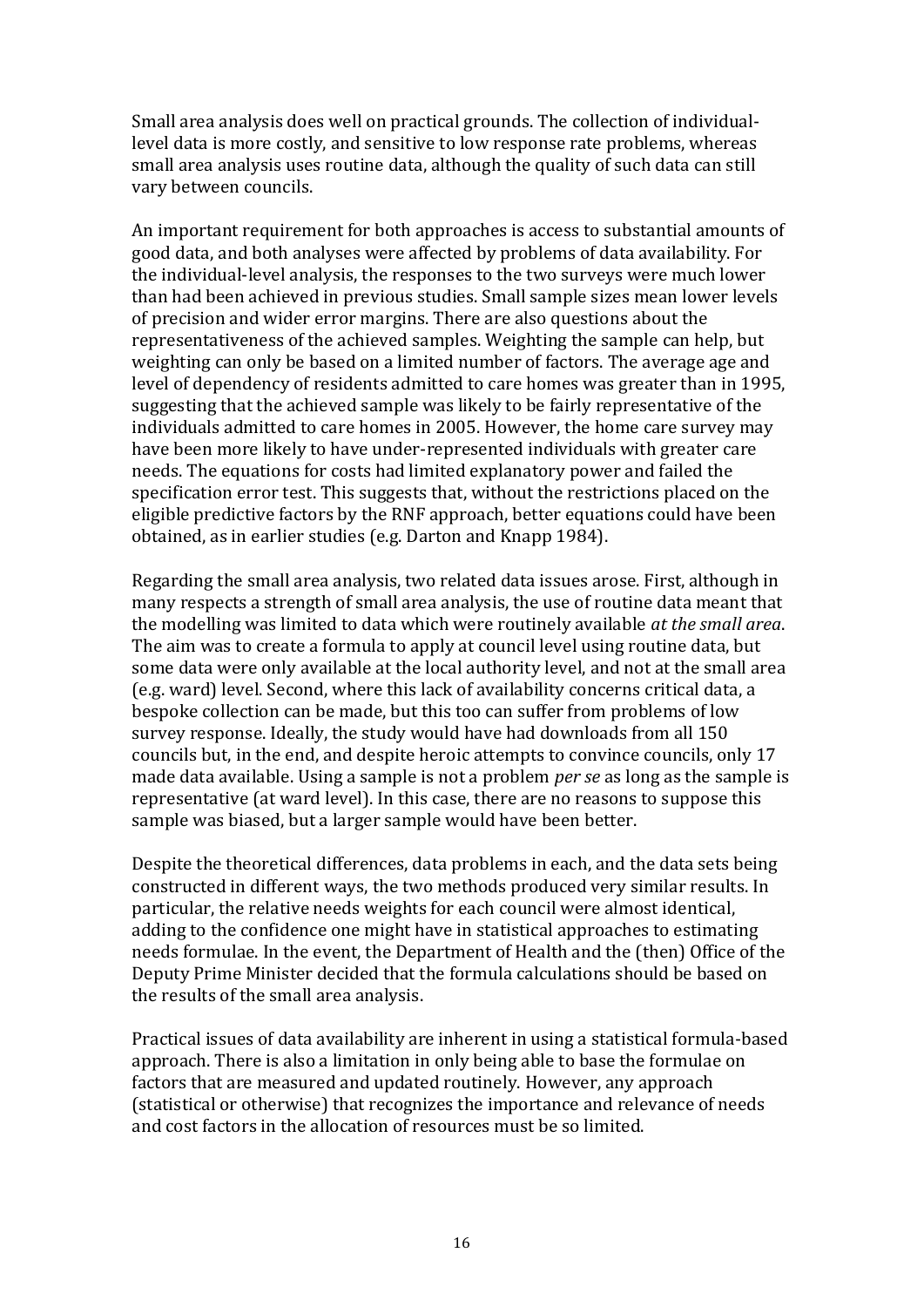A potentially more significant problem with the approach is that it is inherently *backward looking*. Future deployment of resources is guided by a formula based on current practice, i.e. current care planning, and the current configuration and types of services. There is no reason to believe that these current patterns are the right patterns, given reasonable efficiency and equity criteria (Wanless 2006). For example, is the balance between residential and home-based care appropriate? Is the use of direct payments, personal budgets, extra care housing, equipment, and so on at levels aspired to for the future?

An alternative, *normative*, approach uses a set of efficiency and equity principles to guide the deployment of resources, based on the estimated relationships between the costs and benefits of different services. For example, a cost-effectiveness rule might require that services are deployed only to the point where the extra cost of providing additional support is no more than society's willingness to pay (i.e. extra value) for those services (Wanless 2006; Netten and Forder 2007). The relative cost-effectiveness of care services needs to be established in (well-designed) studies that are usually based on individual-level surveys of service use, although small area approaches can be used. Cost-effectiveness also differs according to the needs of people using services, and the application of a cost-effectiveness rule will differ according to the financial circumstances of potential recipients. Thus the allocation of resources between local areas will still need to be adjusted according to relative need; it is still a formula-based approach in this respect. But, the major strength of the normative approach is that, given relative need, the amount of support is based on agreed criteria, not historical practice.

The individual-level work collected outcomes metrics which could be used for this purpose. The Wanless Social Care Review made preliminary calculations of costeffectiveness for home care services in order to comment on the appropriateness of national resourcing levels for social care. This work could be built upon to develop a normative allocation system for deploying resources to local authorities.

There are significant practical and conceptual problems, however. First, the principles on which resources are deployed (e.g. cost-effectiveness and equity rules) need to be agreed and specified in a way that can be used in practice. Second, this approach is hugely demanding of data and evidence, and cannot be undertaken comprehensively at a council level at present. As such, statistical formula-based approaches still have an important role to play. The grant mechanism provides an overall allocation of funds and even specific grants cannot be expected to target individual elements of a local authority service. Variations between local authorities in the allocation of resources (the 'postcode lottery') need to be addressed by other mechanisms, but an overall allocation of resources according to clear principles, even if mathematically complex, is a necessary starting-point for providing local services. But perhaps the results should be modified as far as possible by normative principles to reflect forward-looking service objectives.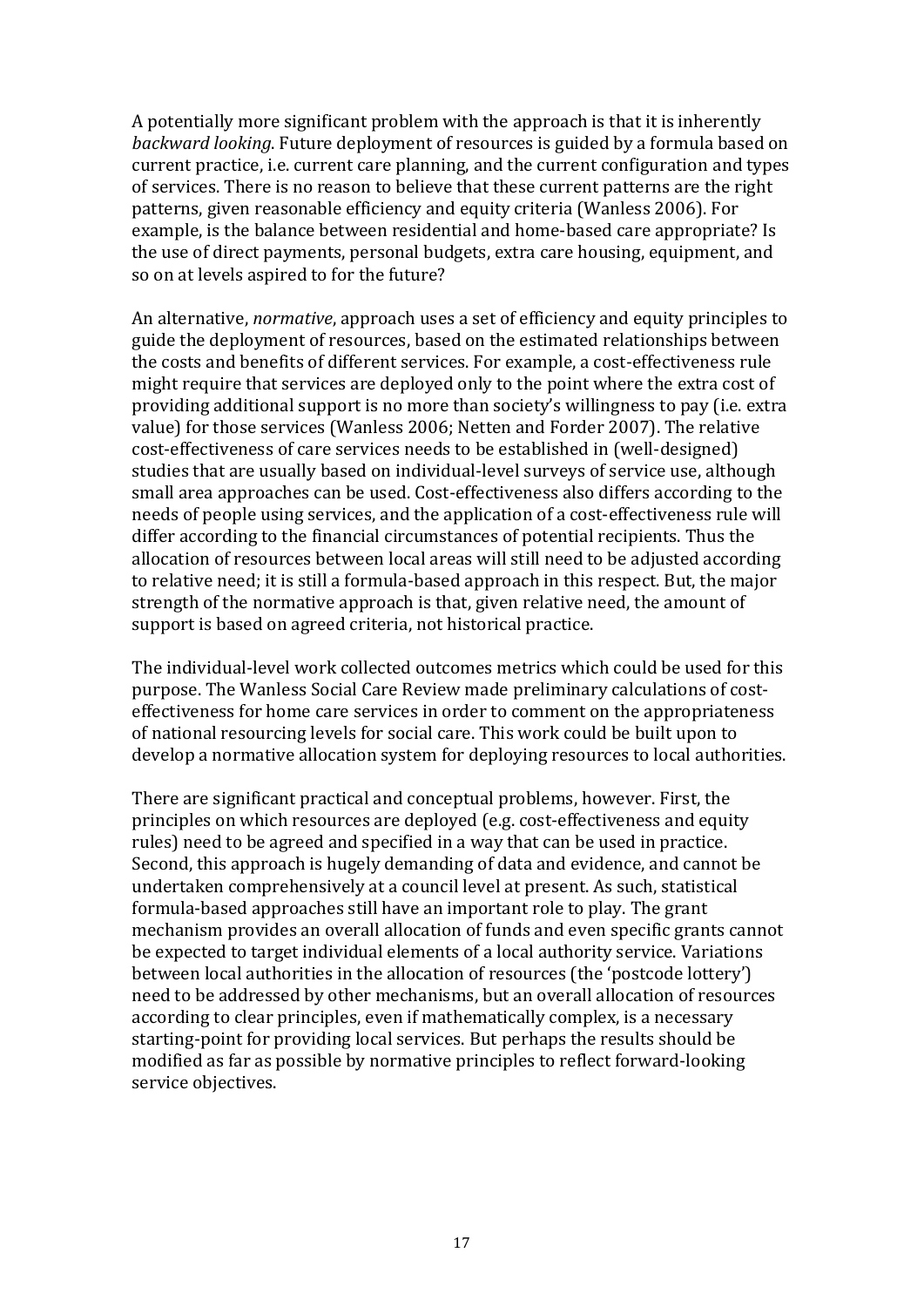## **Conclusion**

Despite the theoretical differences, data problems in each case, and the data sets being constructed in different ways, the individual-level and the small area level analyses produced very similar results in terms of the relative needs weights for local authorities. Developments incorporating normative principles have the potential to allocate resources according to agreed criteria, not historical practice, but these will need at least as much negotiation as the present system and will be hugely demanding of data and evidence. An overall allocation of resources according to clear principles, even if mathematically complex, will continue to be necessary, even if it forms part of a more forward-looking approach to allocating resources.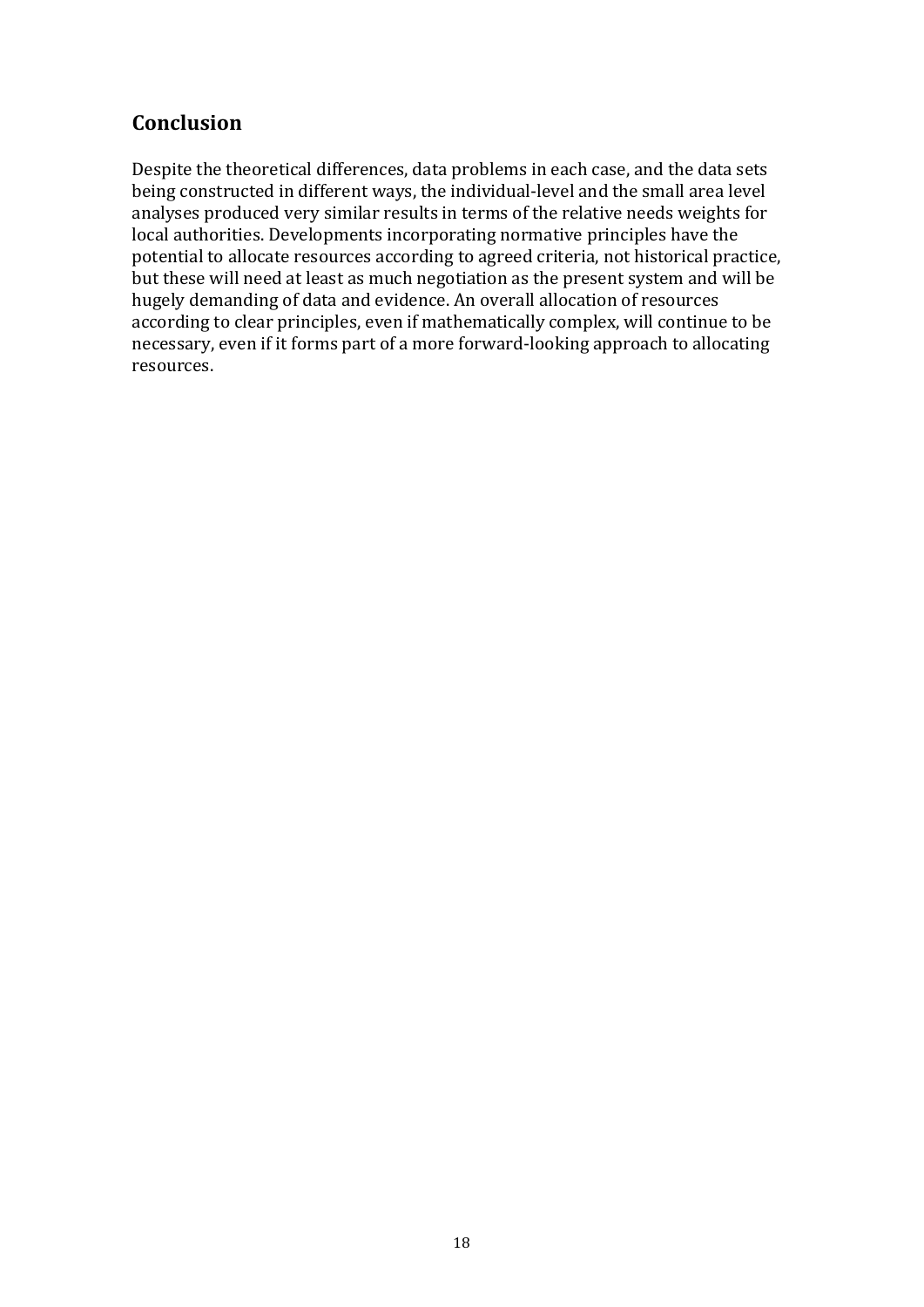## **Appendix**

A multi-level (random effects) approach was used in the small area estimations.<sup>3</sup> This recognizes that groups of wards in different council areas could differ in a systematic way, as a result, for example, of council-wide policies regarding the use of social care services. An 'instrumental variables' approach was used to allow for the inclusion of an endogenous 'price' variable.

Instrumental variable models are known to be sensitive to the choice of excluded instruments. To examine this, two versions of the Generalized Least Squares (GLS) random effects model with instrumental variables were estimated, the alternate model (model 2) having a slightly different specification of the excluded instruments to the main model (model 1). To explore specification issues and to gauge robustness of the small area estimations, a two-stage least squares (2SLS) model with fixed area effects was also estimated (model 3). The results showed that the instrumental variables used in the analysis were well specified and sufficiently 'strong'. Finally, an ordinary least squares (OLS) model was estimated with fixed effects dummy variables, and where the price variable was replaced with its predicted value using the instruments, i.e. from the first stage of the 2SLS model (model 4). In contrast to the individual-level analysis, Ramsey's RESET test did not indicate omitted variable bias in the OLS analysis. Although there are no specific omitted variable tests for the GLS models, the inclusion of squared and cubed values of the predicted cost from the base model - which is the RESET test methodology ‒ showed no significant additional explanatory power. This is a strong indication of a good specification, i.e. no omitted variables. Table 6 reports the four sets of estimation results.<sup>4</sup> The results were very similar; in fact, the correlation between the predicted values of the main model (model 1) and each of the other three models was over 99 per cent. The impact of the endogenous variable, price, was somewhat sensitive to the choice of instruments, as anticipated. However, the consequences for the parameter estimates for the other variables, and for the overall predicted effects for the different models, were very minor.

 $\overline{a}$ 

<sup>3</sup> The estimations were undertaken using Stata 8 (StataCorp 2003).

<sup>4</sup> As well as the rates per capita model, an alternative was estimated with totals per ward. This produced very similar results.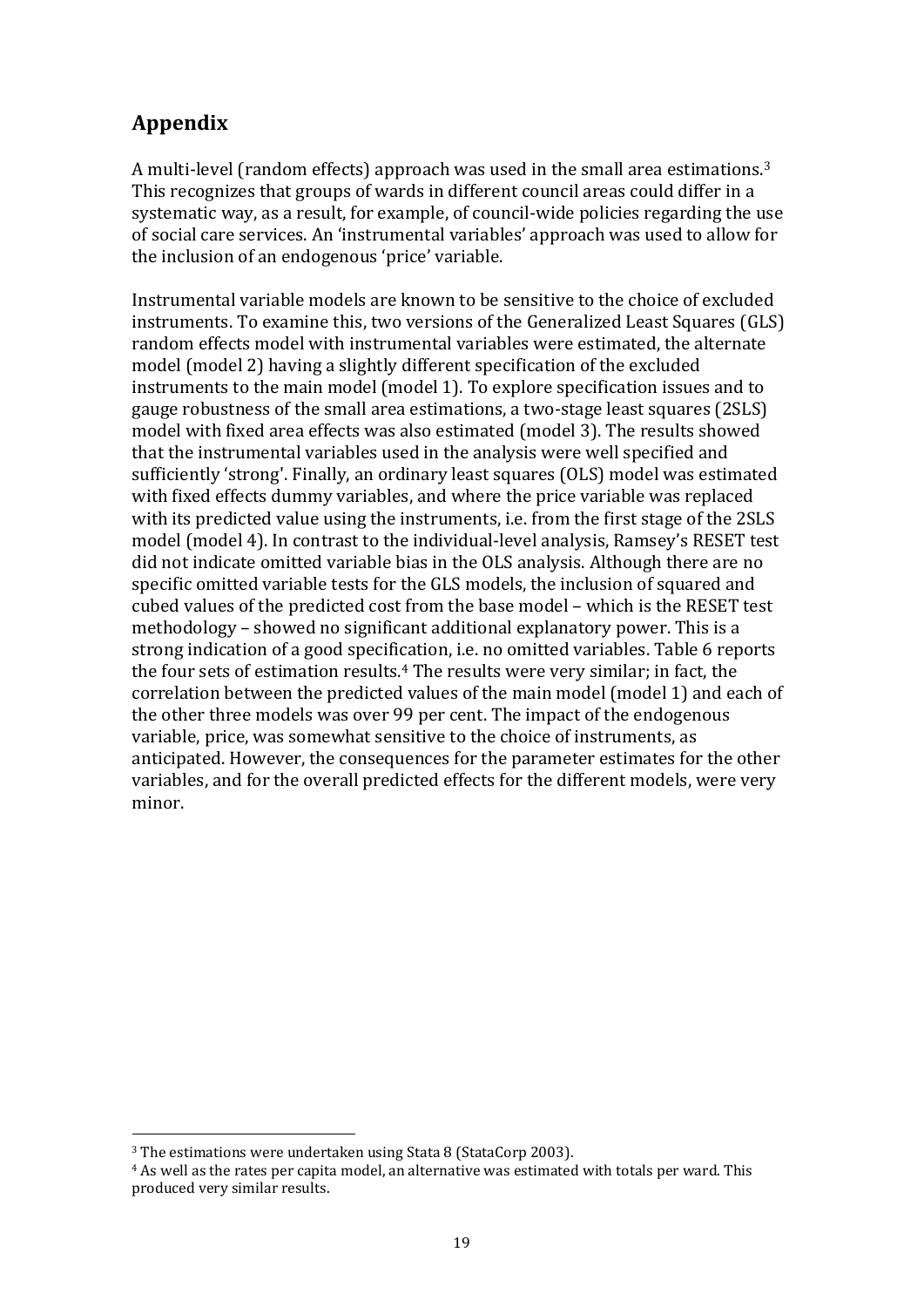## **Acknowledgements**

This study was funded by the Department of Health. We would like to thank the local authorities that agreed to participate in this study; NOP World who managed the main data collection; Paul Dixon for his advice and for organizing the small area data collection; Jane Dennett for assisting with the fieldwork and undertaking data entry at the PSSRU; and Raphael Wittenberg, Becky Henderson, Sarah Horne, Philip Witcherley and other members of the Steering Group for all their help and advice. The 2001-2 General Household Survey was undertaken by the Office for National Statistics, Social Survey Division, and the data were supplied by the UK Data Archive (SN: 4646). The GHS data are Crown copyright. The views expressed in this paper are those of the authors and are not necessarily those of the Department of Health. We are grateful to the Editor and two anonymous referees for their very helpful comments on a previous version of the paper.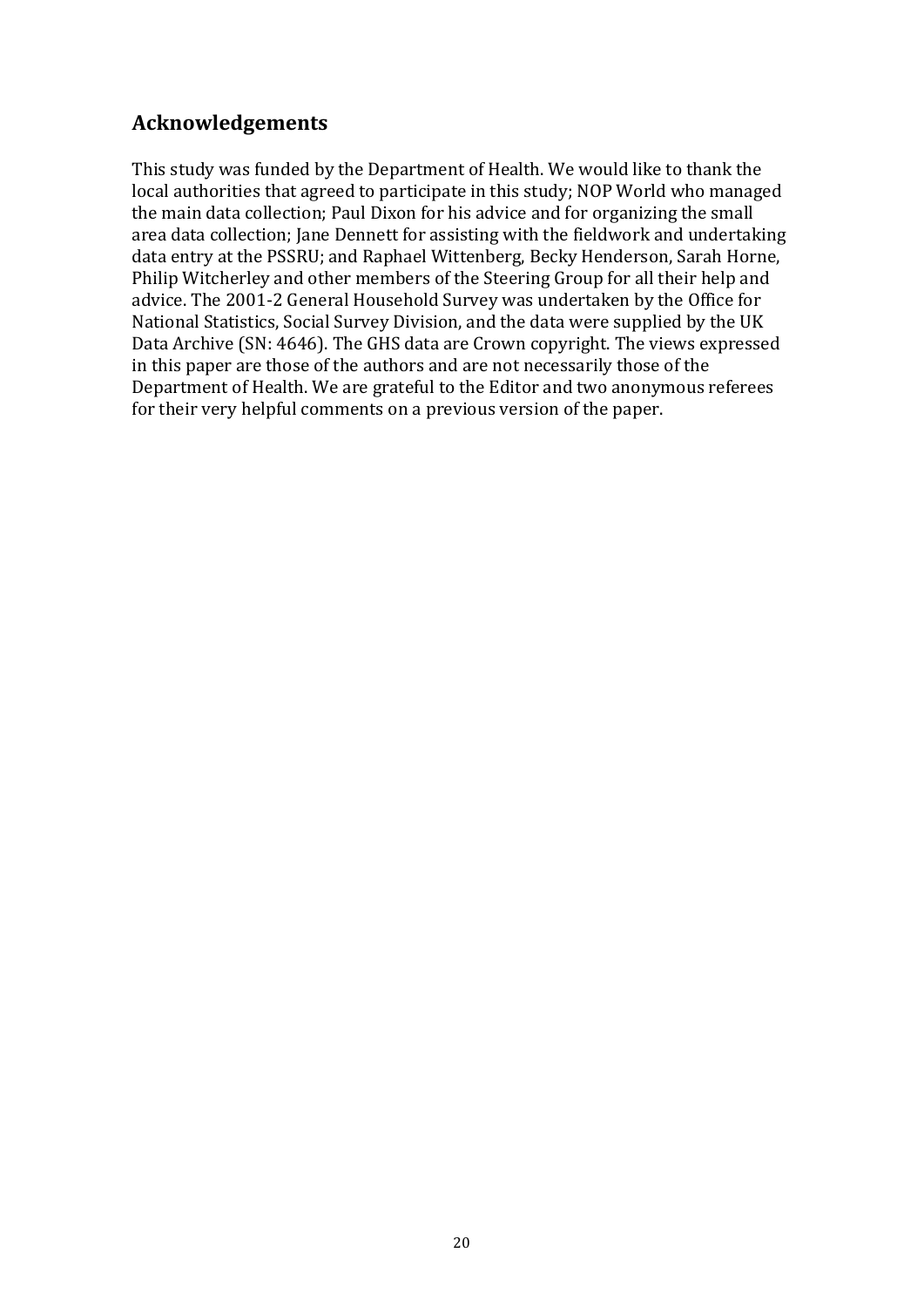#### **References**

- Bebbington, A. (2002), *Report of an Investigation to Inform the SSA Formula for Older People*. PSSRU Discussion Paper No. 1784, Canterbury: Personal Social Services Research Unit, University of Kent at Canterbury.
- Bebbington, A. C. and Davies, B. (1980a), Territorial need indicators: a new approach. Part I. The intellectual context, *Journal of Social Policy*, 9, 2: 145-168.
- Bebbington, A. C. and Davies, B. (1980b), Territorial need indicators: a new approach. Part II. The personal social services for the elderly, *Journal of Social Policy*, 9, 4: 433-462.
- Bebbington, A. and Miles, J. (1988), *Children's GRE Research: Children Entering Care. A Need Indicator for In-Care Services for Children*. PSSRU Discussion Paper No. 574/2, Canterbury: Personal Social Services Research Unit, University of Kent at Canterbury.
- Bebbington, A. C., with Curtis, S. and Darton, R. A. (1980), *Standard Expenditure Assessment. Exemplification of the Unit Cost Method for the Personal Social Services*. PSSRU Discussion Paper No. 157, Canterbury: Personal Social Services Research Unit, University of Kent at Canterbury.
- Bebbington, A. C. and Darton, R. A., with Tong, M. S. (1983), *Needs Indicators for the Elderly: A Report of the PSSRU Survey of Old People's Homes*. PSSRU Discussion Paper No. 273, Canterbury: Personal Social Services Research Unit, University of Kent at Canterbury.
- Bebbington, A., Brown, P., Darton, R. and Netten, A. (1996), *Survey of Admissions to Residential Care: SSA Analysis Report*. PSSRU Discussion Paper No. 1217/3, Canterbury: Personal Social Services Research Unit, University of Kent at Canterbury.
- Blalock, H. M. (1964), *Causal Inferences in Nonexperimental Research*, Chapel Hill, NC: The University of North Carolina Press.
- Blundell, R. and Windmeijer, F. (2000), Identifying demand for health resources using waiting times information, *Health Economics,* 9, 6: 465-474.
- Boyne, G. and Powell, M. (1991), Territorial justice: a review of theory and evidence, *Political Geography Quarterly*, 10, 3: 263-281.
- Boyne, G., Powell, M. and Ashworth, R. (2001), Spatial equity and public services: an empirical analysis of local government finance in England, *Public Management Review*, 3, 1: 19-34.
- Buchanan, J.M. (1950), Federalism and fiscal equity, *American Economic Review*, 40, 4: 583-599.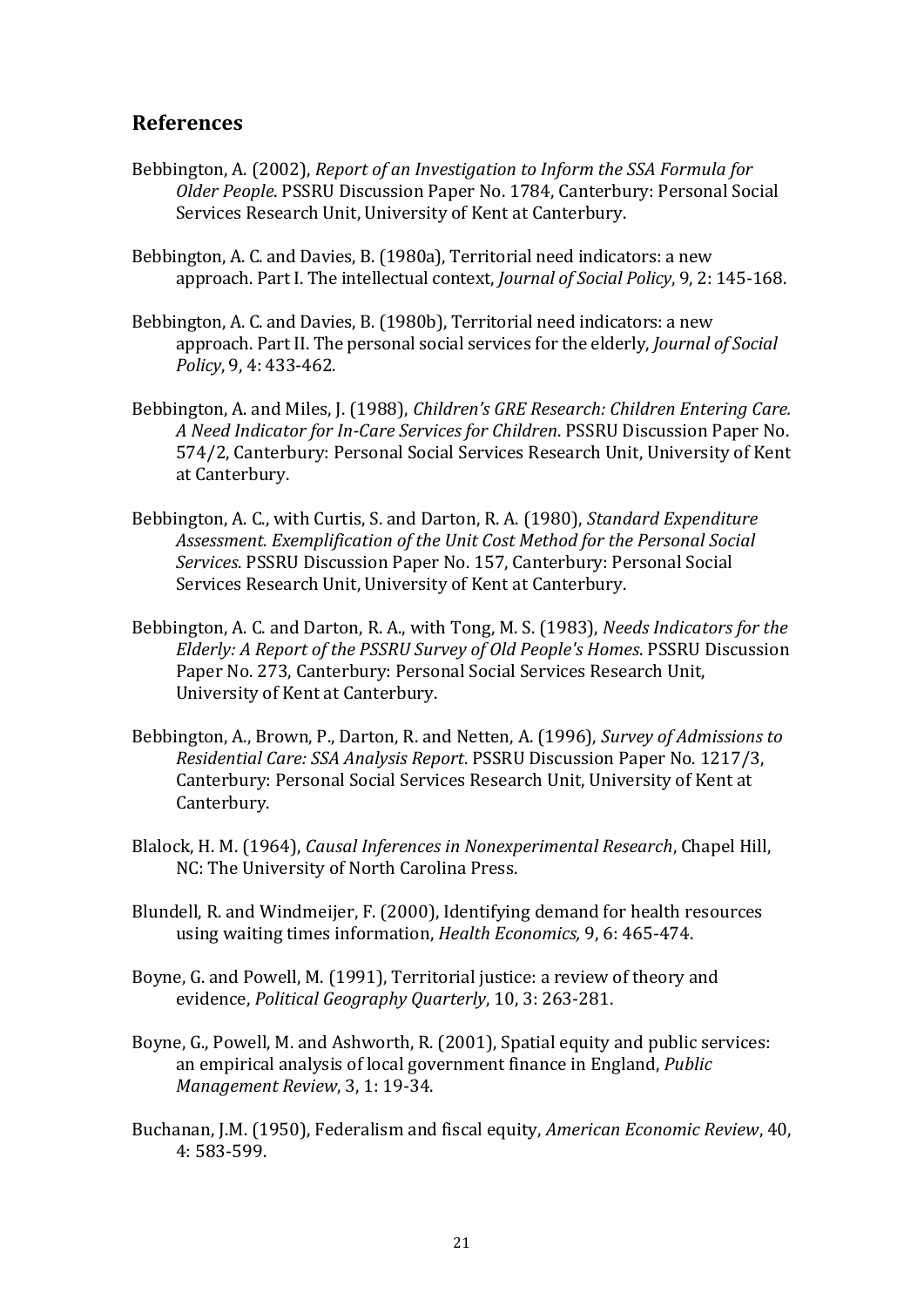- Carr-Hill, R. A., Sheldon, T.A., Smith, P., Martin, S., Peacock, S. and Hardman, G. (1994), Allocating resources to health authorities: development of method for small area analysis of use of inpatient services, *British Medical Journal*, 309, 6961: 1046-1049.
- Carr-Hill, R. A., Rice, N. and Smith, P.C. (1999), The determinants of expenditure on children's personal social services, *British Journal of Social Work*, 29, 5: 679- 706.
- Carr-Hill, R., Dixon, P., Hennessey, S. and Spollen, M. (2006), *Resource Allocation Modelling for the Formula for Young Adults Social Services*. Draft Final Report, February 2006, London: Tribal Secta.
- Chester, D.N. (1951), *Central and Local Government: Financial and Administrative Relations*, London: Macmillan.
- Cmnd 209 (1957), *Local Government Finance (England and Wales)*, London: HMSO.
- Cmnd 4741 (1971), *The Future Shape of Local Government Finance*, London: HMSO.
- Cmnd 6453 (1976), *Local Government Finance*. Report of the Committee of Inquiry (Chairman: F. Layfield, Esq., QC), London: HMSO.
- Cmnd 6813 (1977), *Local Government Finance*, London: HMSO.
- Cm 4169 (1998), *Modernising Social Services: Promoting Independence, Improving Protection, Raising Standards*, London: TSO.
- Cm 5327 (2001), *Strong Local Leadership ‒ Quality Public Services*, London: TSO.
- Cm 6737 (2006), *Our Health, Our Care, Our Say: a New Direction for Community Services*, Norwich: TSO.
- Commission for Social Care Inspection (2008), *Cutting the Cake Fairly: CSCI Review of Eligibility Criteria for Social Care*, London: Commission for Social Care Inspection.
- Darton, R. and Knapp, M. (1984), The cost of residential care for the elderly: the effects of dependency, design and social environment, *Ageing and Society*, 4, 2: 157-183.
- Darton, R., Forder, J., Bebbington, A., Netten, A., Towers, A. and Williams, J. (2006), *Analysis to Support the Development of the Relative Needs Formula for Older People: Final Report*. PSSRU Discussion Paper No. 2265/3, Canterbury: Personal Social Services Research Unit, University of Kent.
- Davies, B. (1968), *Social Needs and Resources in Local Services: A Study of Variations in Standards of Provision of Personal Social Services between Local Authority Areas*, London: Michael Joseph.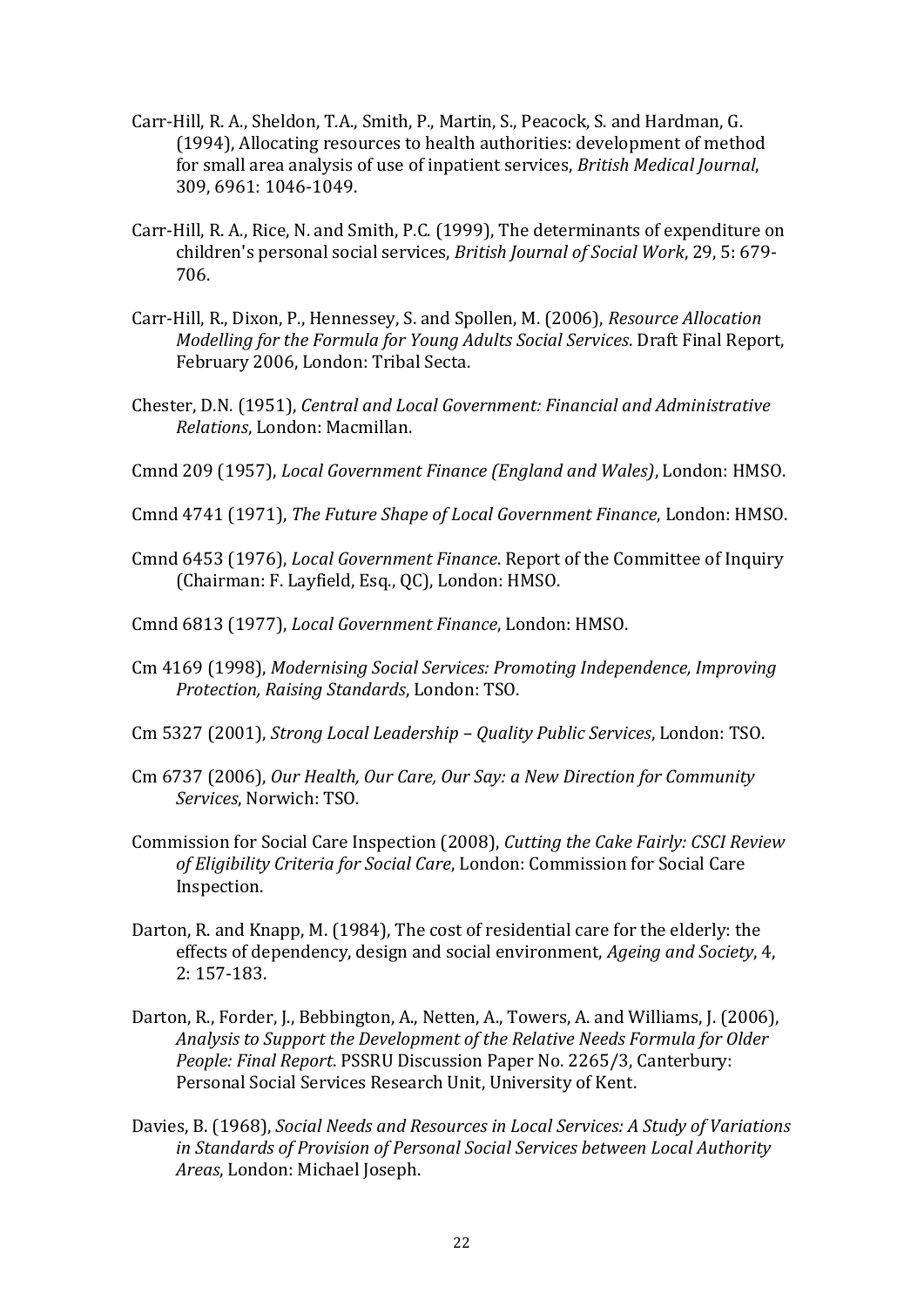- Department for Communities and Local Government (2009), *Local Government Financial Statistics England No.19 2009*, London: Department for Communities and Local Government.
- Department of Health (2003), *Fairer Charging Policies for Home Care and Other Non-Residential Social Services. Guidance for Councils with Social Services Responsibilities*, London: Department of Health.
- Department of Health (2004), *Community Care Statistics 2003. Home Care Services for Adults, England*, London: Department of Health.
- Department of Health (2005a), *Charging for Residential Accommodation Guide (CRAG)*, Amendment 23, April 2005, London: Department of Health.
- Department of Health (2005b), *Personal Social Services Expenditure and Unit Costs: England: 2003-2004*. Statistical Bulletin 2005/07, London: Department of Health.
- Department of Health and Social Security (1976), *Sharing Resources for Health in England*. Report of the Resource Allocation Working Party, London: HMSO.
- Department of the Environment (1980), *Grant Related Expenditure: How the Expenditure Needs of Local Authorities are Assessed in the New Block Grant*, London: Department of the Environment.
- Department of the Environment (1990), *Standard Spending Assessments: Background and Underlying Methodology*, London: Department of the Environment.
- Department of the Environment and Department of Transport (1980), *Local Government Finance (England). The Rate Support Grant Report (England) 1980*, HC 56, London: HMSO.
- Foster, C. D., Jackman, R.A. and Perlman, M. (1980), *Local Government Finance in a Unitary State*, London: George Allen & Unwin.
- Glasby, J. (2003), No easy answers: the Warwickshire Resource Allocation Study, *Research, Policy and Planning*, 21, 1: 25-39.
- Glennerster, H., Hills, J. and Travers, T. with Hendry, R. (2000), *Paying for Health, Education, and Housing: How does the Centre Pull the Purse Strings?*, Oxford: Oxford University Press.
- Gravelle, H., Sutton, M., Morris, S., Windmeijer, F., Leyland, A., Dibben, C. and Muirhead, M. (2003), Modelling supply and demand influences on the use of health care: implications for deriving a needs-based capitation formula, *Health Economics*, 12, 12: 985-1004.

Greene, W. H. (1990), *Econometric Analysis*, New York, NY: Macmillan.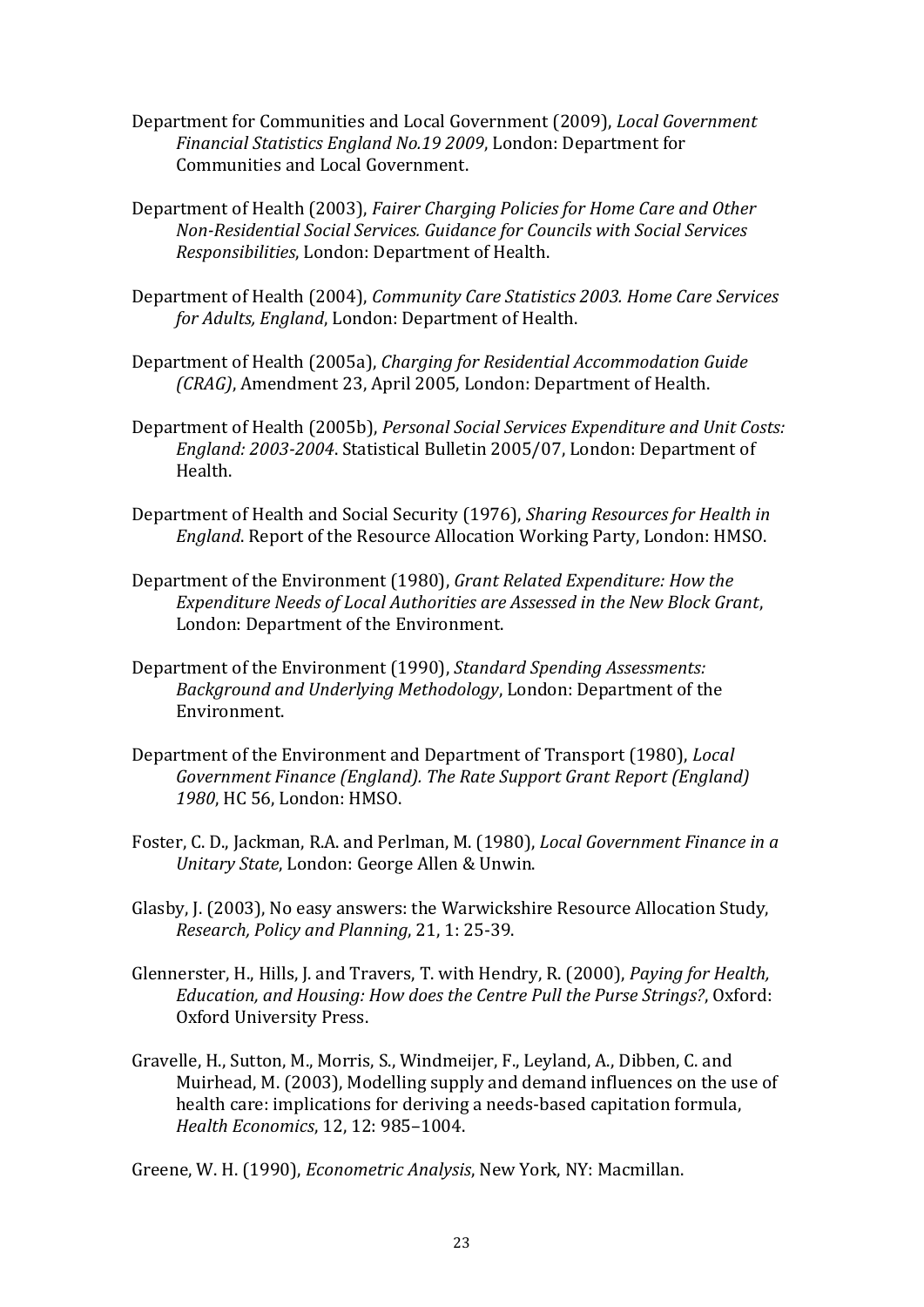- Gujarati, D.N. (1995), *Basic Econometrics*, 3rd ed, New York, NY: McGraw-Hill.
- Heald, D. (1983), *Public Expenditure: Its Defence and Reform*, Oxford: Martin Robertson.
- Judge, K. (1978) Rationing Social Services: A Study of Resource Allocation and the Personal Social Services, London: Heinemann.
- Ministry of Housing and Local Government (1966), *Local Government Finance (England and Wales). The Rate Support Grant Order 1966*, HC 252, London: HMSO.
- Netten, A. and Forder, J. (2007), The costs of what? Measuring services and quality of care, *Social Policy and Society*, 6, 3: 397-409.
- Newton, K. (1980), Central government grants, territorial justice and local democracy in post-war Britain. In D.E. Ashford (ed.), *Financing Urban Government in the Welfare State*, London: Croom Helm, pp. 97-118.
- NHS Health and Social Care Information Centre (2005), *Community Care Statistics 2005. Supported Residents (Adults), England*. Bulletin: 2005/10/HSCIC, Leeds: NHS Health and Social Care Information Centre.
- Office of the Deputy Prime Minister (2002), *Local Government Finance ‒ Formula Grant Distribution*, London: Office of the Deputy Prime Minister. Available at: http://www.local.odpm.gov.uk/review/consult/index.htm.
- Office of the Deputy Prime Minister (2006a), *A Guide to the Local Government Finance Settlement*, London: Office of the Deputy Prime Minister. Available at: http://www.local.odpm.gov.uk/finance/0607/simpguid.pdf.
- Office of the Deputy Prime Minister (2006b), *The Local Government Finance Report (England) 2006/2007*. HC 858, London: TSO.
- O'Higgins, M. (1987), Egalitarians, equalities and welfare evaluation, *Journal of Social Policy*, 16, 1: 1-18.
- Oliveira, M. (2002), *A Flow Demand Model to Predict Hospital Utilisation.* LSE Health and Social Care Discussion Paper No. 5, London: London School of Economics and Political Science.
- Orton, M. and Davies, R. (2009), Exploring neglected dimensions of social policy: the SDW, fiscal welfare and the exemplar of local taxation in England, *Social Policy & Administration*, 43, 1: 33-53.
- Pickard, L. (2001), Carer break or carer-blind? Policies for informal carers in the UK, *Social Policy and Administration*, 35, 4: 441-458.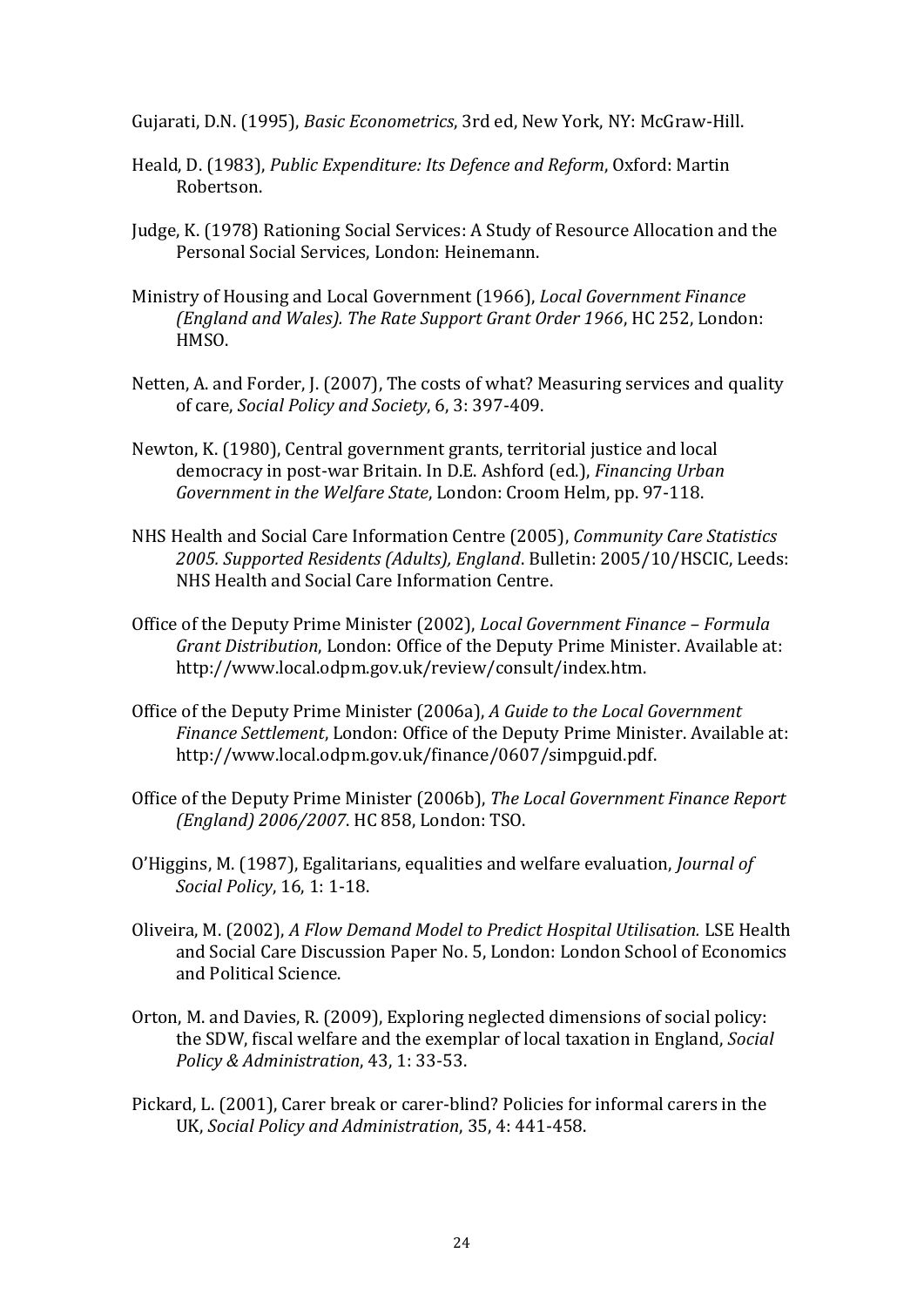- Powell, M. and Boyne, G. (2001), The spatial strategy of equality and the spatial division of welfare, *Social Policy and Administration*, 35, 2: 181-194.
- Sheldon, T. A., Smith, P., Borowitz, M., Martin, S. and Carr-Hill, R. (1994), Attempt at deriving a formula for setting general practitioner fundholding budgets, *British Medical Journal*, 309, 6961: 1059-1064.
- Smith, P. C. (2007), *Formula Funding of Public Services*, London and New York, NY: Routledge.
- Smith, P., Sheldon, T. A., Carr-Hill, R. A., Martin, S., Peacock, S. and Hardman, G. (1994), Allocating resources to health authorities: development of method for small area analysis of use of inpatient services, *British Medical Journal*, 309, 6961: 1050-1054.
- SPSS Inc. (2004), *SPSS for Windows, Release 13.0*, Chicago, IL: SPSS Inc.
- StataCorp (2003), *Stata Statistical Software: Release 8*, College Station, TX: StataCorp LP.
- Wanless, D. (2006), *Securing Good Care for Older People: Taking a Long-Term View*, London: King's Fund.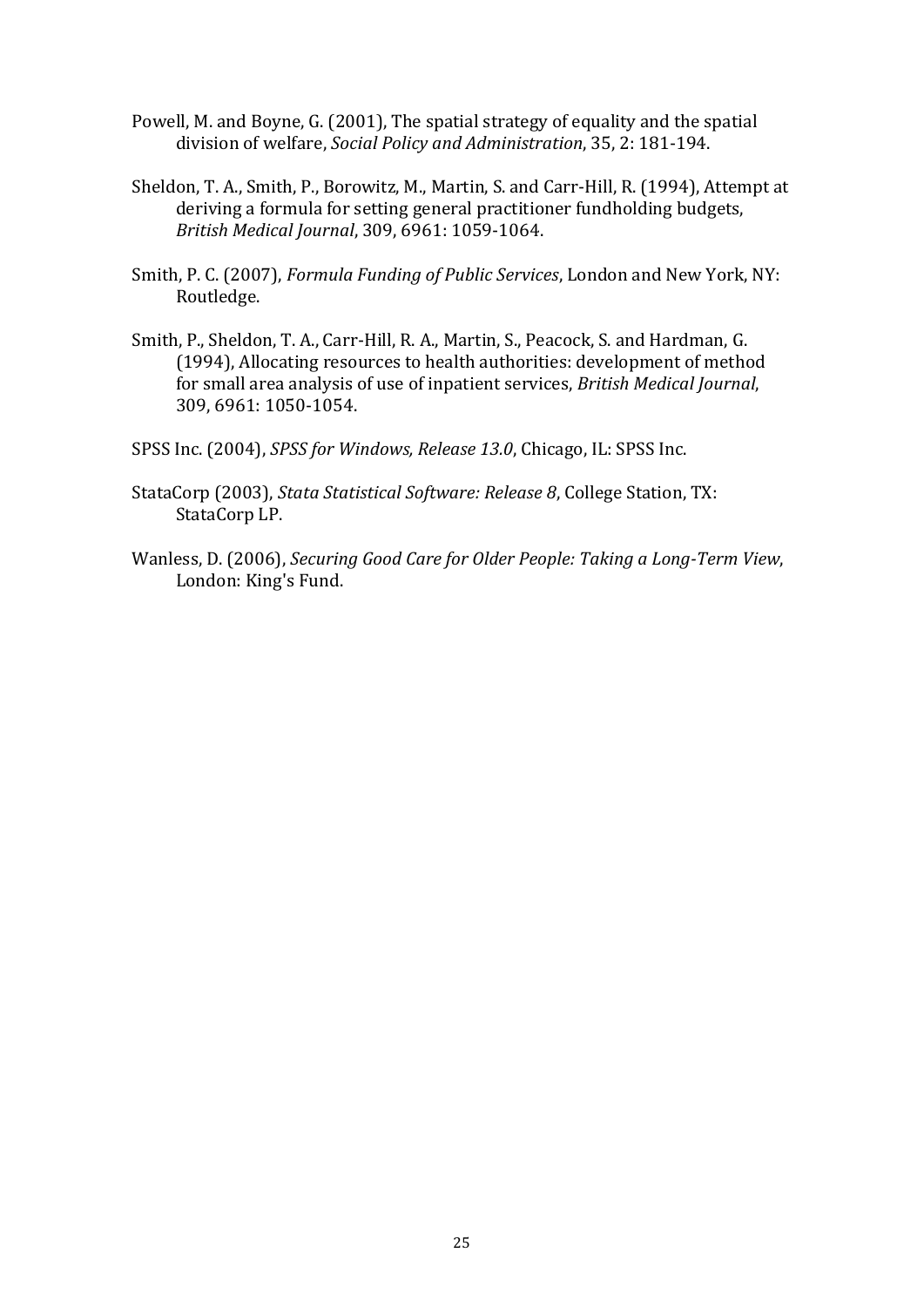





26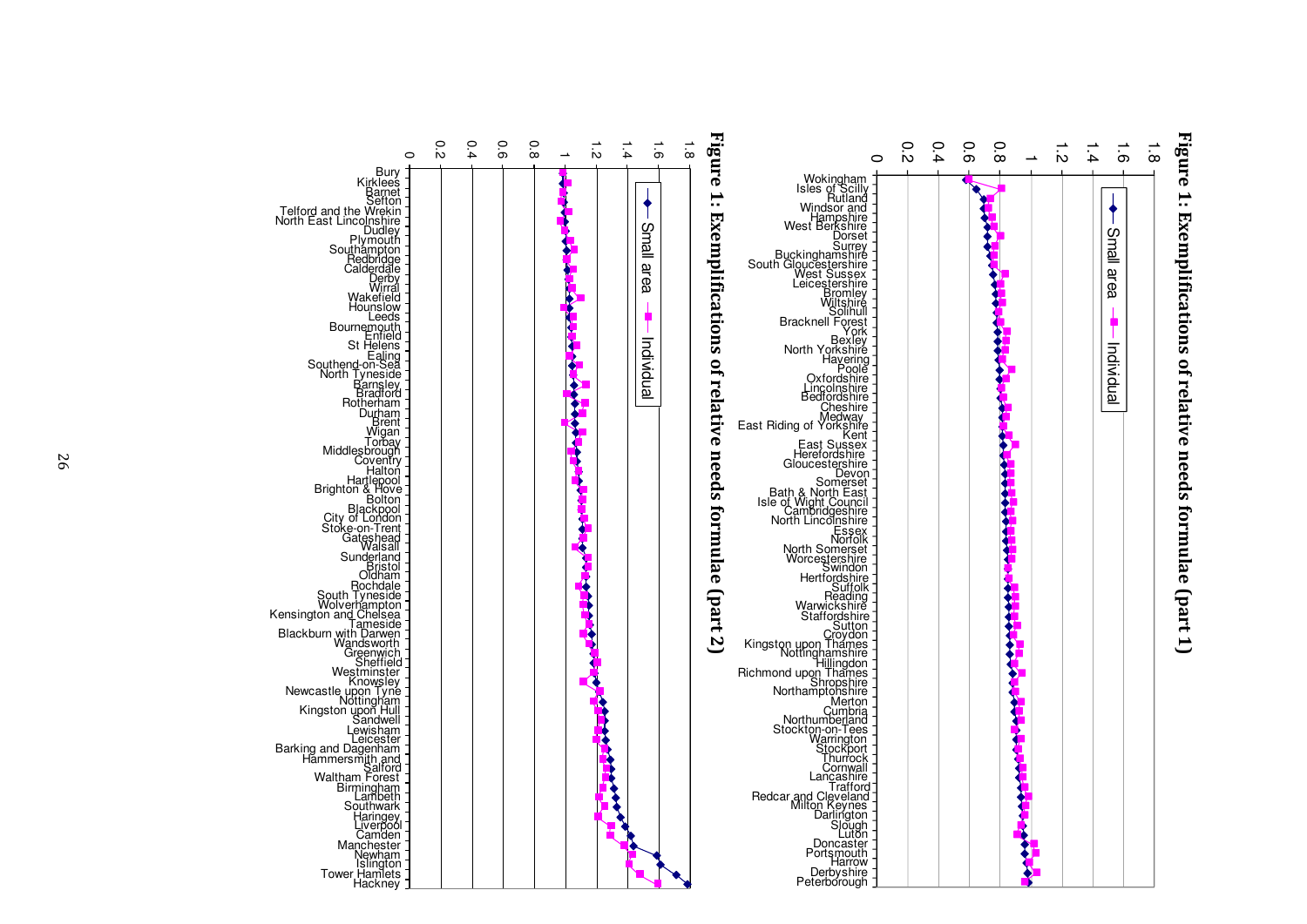

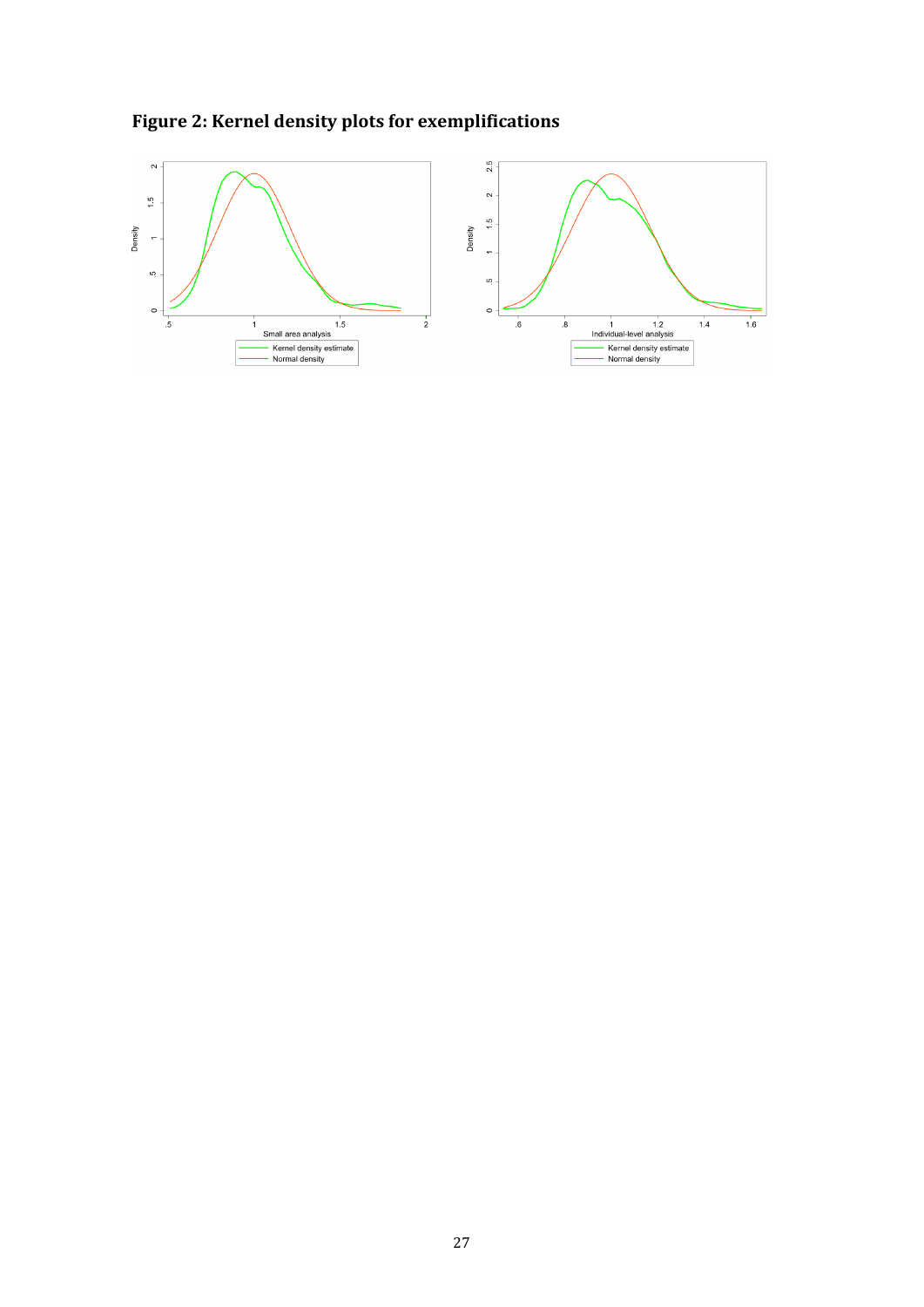| Variable                                                               |                                 | Weighted                           |                                |                              |                             |
|------------------------------------------------------------------------|---------------------------------|------------------------------------|--------------------------------|------------------------------|-----------------------------|
|                                                                        | Non-<br>service<br>users<br>(%) | Home<br>care <sup>(a)</sup><br>(%) | Care home<br>admissions<br>(%) | All cases<br>(%)             | All cases<br>(%)            |
| Age 65-74<br>Age 75-79<br>Age 80-84<br>Age 85+                         | 57.9<br>21.6<br>13.5<br>7.0     | 20.9<br>17.8<br>26.6<br>34.7       | 9.8<br>12.0<br>25.1<br>53.0    | 49.7<br>20.3<br>15.9<br>14.1 | 55.8<br>20.2<br>14.2<br>9.8 |
| Living alone<br>Married/living as married<br>Single living with others | 36.6<br>57.0<br>6.5             | 64.4<br>22.9<br>12.7               | 74.3<br>15.0<br>10.7           | 42.9<br>49.7<br>7.5          | 36.4<br>56.8<br>6.9         |
| Renting (LA or private)                                                | 27.7                            | 52.3                               | 72.1                           | 34.4                         | 27.7                        |
| Limiting longstanding illness<br>Pension Credit                        | 38.3<br>39.0                    | 82.5<br>50.6                       | 94.8<br>46.0                   | 48.0<br>43.7                 | 45.4<br>23.3                |
| Attendance Allowance/DLA                                               | 10.2                            | 74.6                               | 54.4                           | 20.6                         | 22.7                        |
| No. cases                                                              | 3028                            | 354                                | 366                            | 3748                         | 3748                        |

#### **Table 1: Descriptive statistics for independent variables for individual-level analysis (3748 cases with complete data)**

Note:

(a) Home care service users include individuals from 2001-02 GHS and 2004 survey.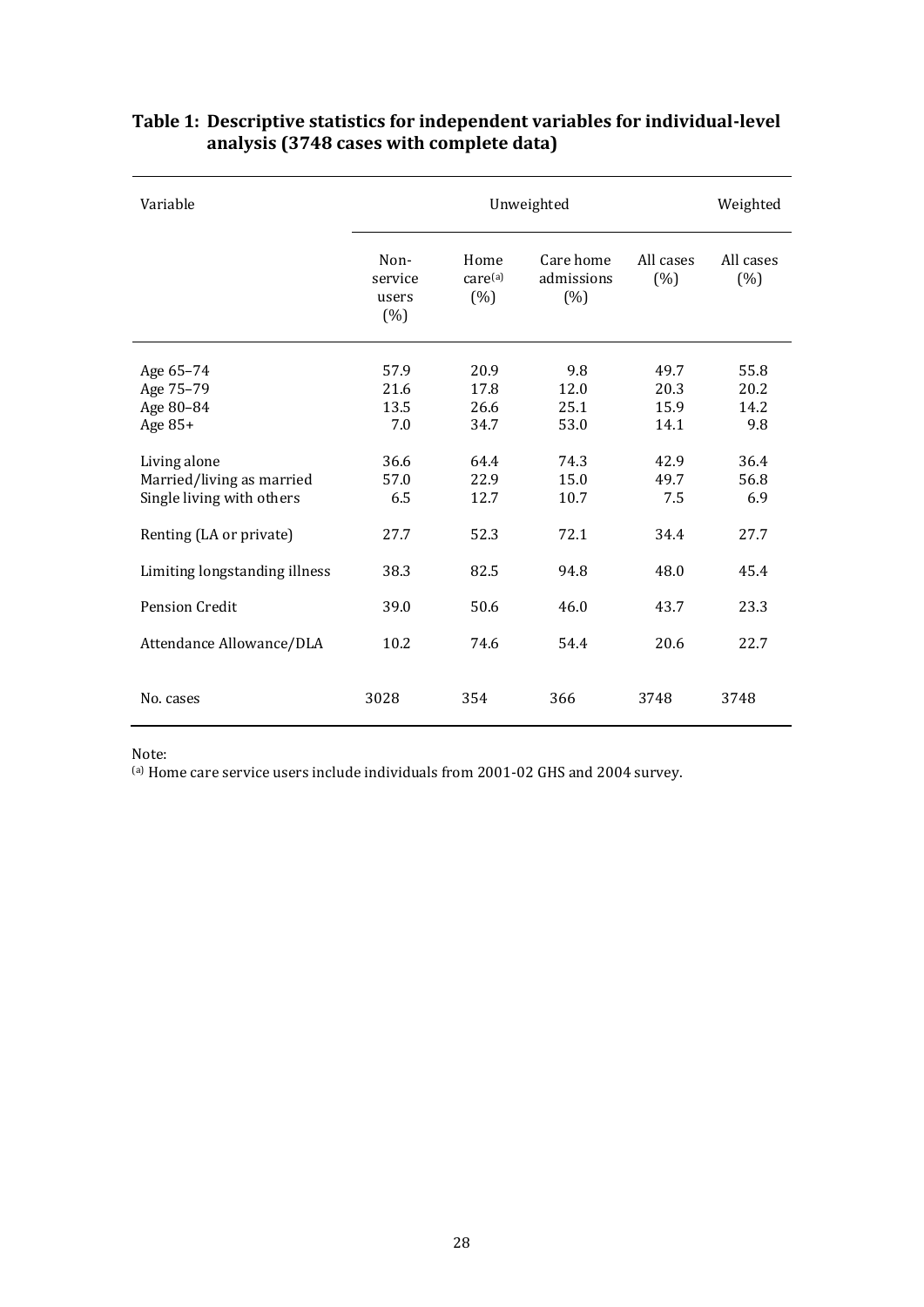| Variable                  | Proportion<br>of weighted<br>combined<br>sample in |          | (i) Logistic model for service<br>receipt | (ii) OLS model for<br>cost (recipients<br>only) |               |         |
|---------------------------|----------------------------------------------------|----------|-------------------------------------------|-------------------------------------------------|---------------|---------|
|                           | category<br>(%)                                    | Coeff.   | Signif.                                   | Odds<br>Ratio                                   | Coeff.<br>(E) | Signif. |
| Age                       |                                                    |          |                                           |                                                 |               |         |
| $65 - 74$                 | 56                                                 | 0.000    | ref                                       | 1.00                                            | 0.00          | ref     |
| $75 - 79$                 | 20                                                 | 0.656    | $**$                                      | 1.93                                            | 1.67          | ns      |
| 80-84                     | 14                                                 | 1.372    | $**$                                      | 3.94                                            | 21.95         | ns      |
| $85+$                     | 10                                                 | 2.127    | $\ast\ast$                                | 8.39                                            | 52.90         | $\ast$  |
| Household composition     |                                                    |          |                                           |                                                 |               |         |
| Living alone              | 36                                                 | 0.732    | $**$                                      | 2.08                                            | $-5.61$       | ns      |
| Married/living as         | 57                                                 | 0.000    | ref                                       | 1.00                                            | 0.00          | ref     |
| Single living with others | 7                                                  | 0.303    | ns                                        | 1.35                                            | $-10.31$      | ns      |
| Renting (LA or private)   | 28                                                 | 0.352    | $\ast$                                    | 1.42                                            | 11.89         | ns      |
| Lt. longstanding illness  | 45                                                 | 1.488    | $**$                                      | 4.43                                            | 96.75         | $**$    |
| Benefits recipient        |                                                    |          |                                           |                                                 |               |         |
| <b>Pension Credit</b>     | 23                                                 | 0.774    | $**$                                      | 2.17                                            | 56.78         | $**$    |
| AA/DLA                    | 23                                                 | 1.180    | **                                        | 3.26                                            | $-90.71$      | $**$    |
| Constant                  |                                                    | $-5.753$ | $**$                                      | na                                              | 112.29        | $**$    |
| No. cases (unweighted)    |                                                    | 3748     |                                           |                                                 | 706           |         |
| R <sup>2</sup>            |                                                    | 0.40     |                                           |                                                 | 0.17          |         |

#### **Table 2: Two-part model for predicting cost of CSSR-funded services from individual-level data**

\*\* denotes significant at nominal 1% level, \* significant at nominal 5% level, 'ns' not significant. 'ref' denotes the reference category.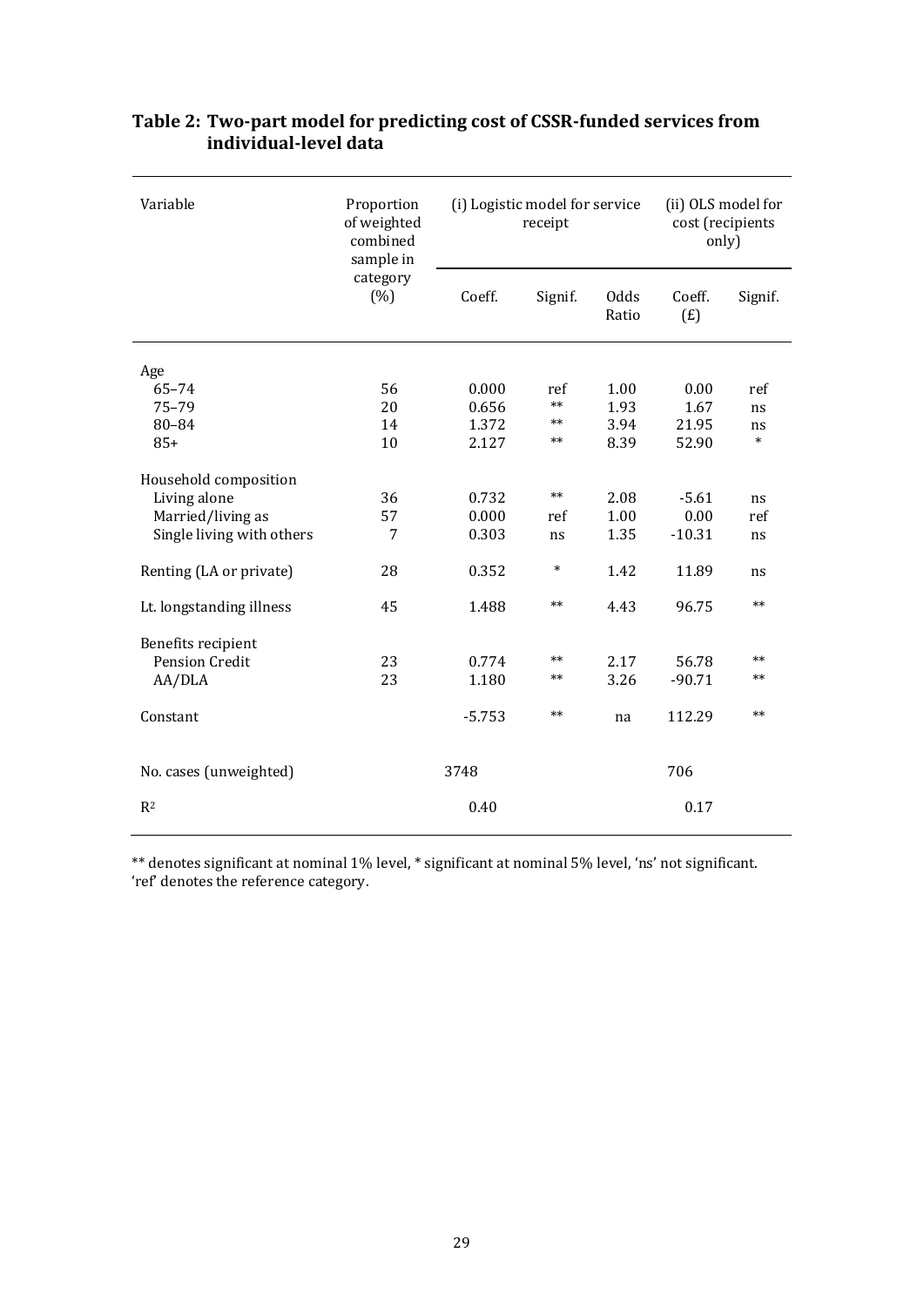| Variable                      | <b>Equation 1</b> |         | Equation 2    |         |  |
|-------------------------------|-------------------|---------|---------------|---------|--|
|                               | Coeff.<br>(E)     | t-stat. | Coeff.<br>(E) | t-stat. |  |
|                               | 1.01              | 0.39    |               |         |  |
| Age 75–79<br>Age 80-84        | 14.26             | 4.71    | 14.15         | 4.87    |  |
| Age $85+$                     | 55.21             | 15.07   | 55.07         | 15.53   |  |
| Living alone                  | 6.99              | 3.07    | 6.75          | 3.08    |  |
| Single living with others     | 2.25              | 0.55    | —             |         |  |
| Renting (LA or private)       | 6.57              | 2.75    | 6.58          | 2.76    |  |
| Limiting longstanding illness | 15.59             | 6.87    | 15.63         | 6.89    |  |
| Pension Credit                | 21.13             | 8.34    | 21.30         | 8.45    |  |
| AA/DLA                        | 10.42             | 3.67    | 10.55         | 3.73    |  |
| Constant                      | $-10.08$          | $-6.01$ | $-9.70$       | $-6.23$ |  |
|                               |                   |         |               |         |  |
| $R^2$                         | 0.17              |         | 0.17          |         |  |

#### **Table 3: Linear approximation for predicting cost of services from individual-level data**

Equation 2: coefficients are statistically significant at nominal 1% level.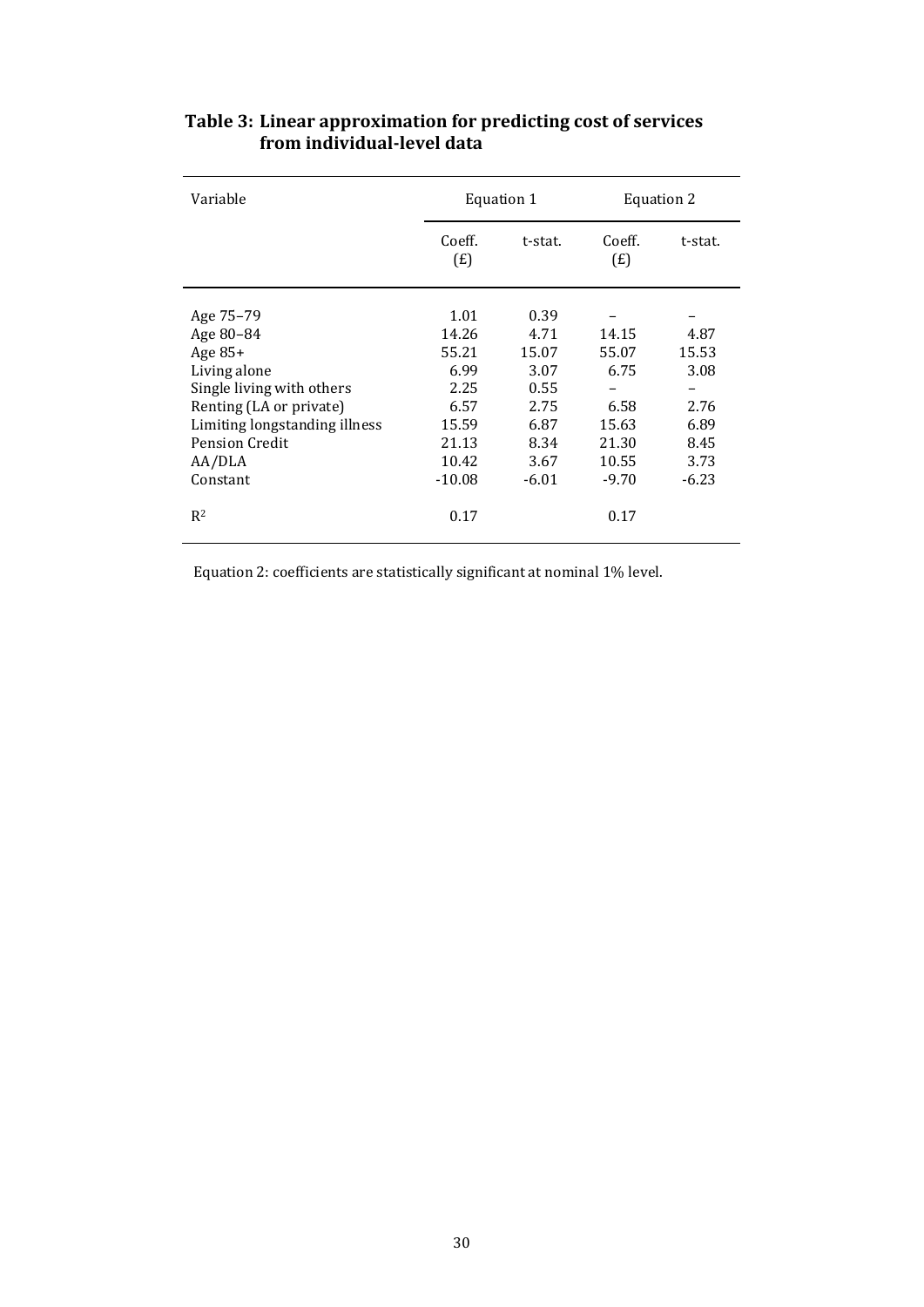| Variable        | Cases | Mean     | Std Dev. | Min.  | Max.   |
|-----------------|-------|----------|----------|-------|--------|
| Rates           |       |          |          |       |        |
| Price           | 775   | 0.972    | 0.092    | 0.691 | 1.295  |
| AAclaim_p65     | 775   | 0.136    | 0.042    | 0.029 | 0.262  |
| Rentingp65      | 775   | 0.301    | 0.178    | 0.016 | 0.880  |
| One_persp65     | 775   | 0.344    | 0.077    | 0.146 | 0.694  |
| PCclaim_p65     | 775   | 0.282    | 0.138    | 0.039 | 0.829  |
| Pop90p65        | 775   | 0.040    | 0.018    | 0.000 | 0.138  |
| Population      |       |          |          |       |        |
| Pop65           | 775   | 1020.835 | 618.821  | 41    | 3386   |
| Costs           |       |          |          |       |        |
| Totncost_p65    | 775   | 12.381   | 5.593    | (0)   | 33.042 |
| Totncost_p65    |       |          |          |       |        |
| (pre-care only) | 565   | 11.283   | 4.918    | 1.273 | 28.569 |
|                 |       |          |          |       |        |

## **Table 4: Descriptive statistics for small area analysis**

#### **Table 5: Comparing the distribution of predicted values from small area and individuallevel analyses**

| Statistic    | Small area | Individual-level |  |  |  |
|--------------|------------|------------------|--|--|--|
|              |            |                  |  |  |  |
| Min.         | 0.58       | 0.59             |  |  |  |
| Max.         | 1.79       | 1.59             |  |  |  |
| Mean         | 1.00       | 1.00             |  |  |  |
| Std Dev.     | 0.21       | 0.17             |  |  |  |
| Median       | 0.99       | 0.98             |  |  |  |
| 25% Quartile | 0.84       | 0.87             |  |  |  |
| 75% Quartile | 1.11       | 1.11             |  |  |  |
| Range        | 1.21       | 1.00             |  |  |  |
| Kurtosis     | 1.57       | 0.52             |  |  |  |
| Skewness     | 1.00       | 0.62             |  |  |  |
|              |            |                  |  |  |  |